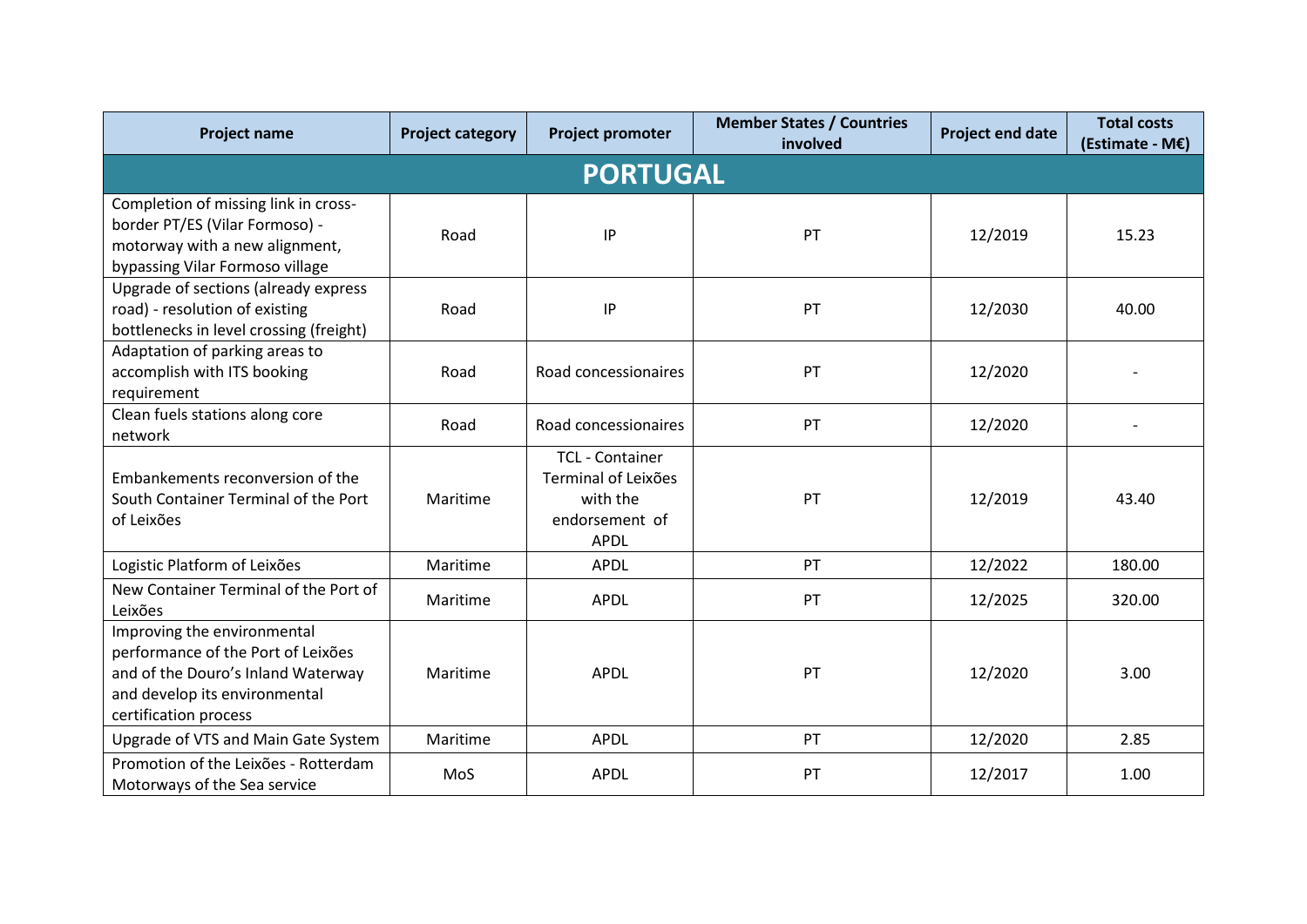| <b>Project name</b>                                                                                   | <b>Project category</b> | <b>Project promoter</b> | <b>Member States / Countries</b><br>involved | <b>Project end date</b> | <b>Total costs</b><br>(Estimate - M€) |
|-------------------------------------------------------------------------------------------------------|-------------------------|-------------------------|----------------------------------------------|-------------------------|---------------------------------------|
| Improvement of Accessibilities to the<br>Pole of the Port of Leixões in Viana do<br>Castelo           | Maritime                | <b>APDL</b>             | PT                                           | 09/2020                 | 22.27                                 |
| Increase the efficiency of current<br>Alcantara container terminal                                    | Maritime                | <b>APL</b>              | PT                                           | 12/2030                 | 103.30                                |
| Revamp of Barreiro terminal (south<br>bank of Tagus river)                                            | Maritime                | <b>APL</b>              | PT                                           | 12/2022                 | 600.00                                |
| <b>Reactivation of Seixal Terminal</b>                                                                | Maritime                | <b>APL</b>              | PT                                           | 12/2020                 | 60.00                                 |
| Navigation of the estuary of Tejo up to<br>Castanheira do Ribatejo                                    | Maritime                | <b>APL</b>              | PT                                           | 12/2020                 | 20.00                                 |
| New Passenger area in Cruise Termina                                                                  | Maritime                | <b>APL</b>              | PT                                           | 04/2017                 | 22.70                                 |
| Road and Rail Accessibilities to the<br>New Lisbon Container Terminal                                 | Rail                    | IP                      | PT                                           | 08/2021                 | 30.00                                 |
| Upgrade of VTS                                                                                        | Maritime                | APL                     | PT                                           | 12/2016                 | 2.00                                  |
| Gate Operating System at Lisbon<br><b>Terminals</b>                                                   | Maritime                | <b>APL</b>              | PT                                           | 06/2018                 | 0.79                                  |
| Studies for the development of the<br>Port of Lisbon's Multimodal Platform                            | Multimodal              | <b>APL</b>              | PT                                           | 06/2019                 | 3.69                                  |
| <b>Terminal XXI Capacity Expansion</b><br>Project (phase 3)                                           | Maritime                | <b>PSA Sines</b>        | PT                                           | 12/2020                 | 150.00                                |
| East Breakwater Extension Project<br>(Phase 3)                                                        | Maritime                | <b>APS</b>              | PT                                           | 12/2018                 | 50.20                                 |
| NEW CONTAINER TERMINAL - VASCO<br>DA GAMA TERMINAL (PHASE 1)                                          | Maritime                | APS                     | PT                                           | 12/2022                 | 470.00                                |
| Preparation of the Strategic<br>Development Plan of the APS - Ports<br>of Sines and Algarve Authority | Maritime                | <b>APS</b>              | PT                                           | 03/2016                 | 0.19                                  |
| Portuguese Ports Information System<br>(JUP III / JUL)                                                | Maritime                | <b>APP</b>              | PT                                           | 12/2019                 | 5.00                                  |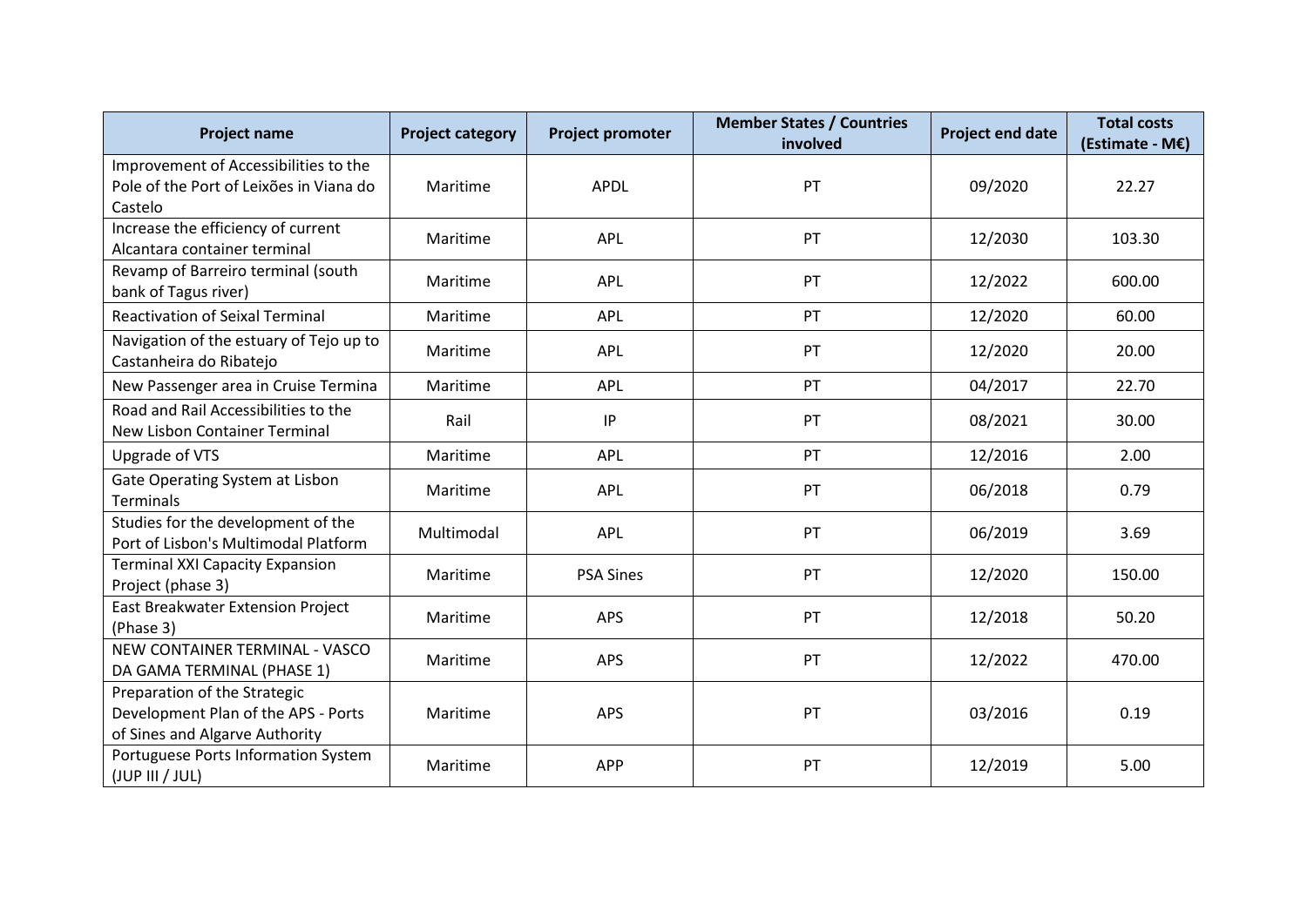| <b>Project name</b>                                                                                                                           | <b>Project category</b> | <b>Project promoter</b> | <b>Member States / Countries</b><br>involved | <b>Project end date</b> | <b>Total costs</b><br>(Estimate - M€) |
|-----------------------------------------------------------------------------------------------------------------------------------------------|-------------------------|-------------------------|----------------------------------------------|-------------------------|---------------------------------------|
| Portuguese Ports On Shore Power<br>Supply                                                                                                     | Maritime                | <b>APP</b>              | PT                                           | 12/2020                 | 0.50                                  |
| Action Plan for LNG in Portuguese<br>Ports (study and pilots) and Further<br><b>Implementing Actions</b>                                      | Maritime                | IMT / APP               | PT                                           | 12/2030                 | 31.00                                 |
| <b>UPGRADE OF VTS</b>                                                                                                                         | Maritime                | <b>APS</b>              | PT                                           | 12/2018                 | 1.20                                  |
| MODERNIZATION AND SIGNALING OF<br>THE RAIL EXTENSION OF TERMINAL<br>XXI                                                                       | Multimodal              | <b>APS</b>              | PT                                           | 12/2020                 | 1.18                                  |
| <b>ACCESSIBILITY RODO - RAIL IN THE</b><br>PORT OF SINES JURISDICTION                                                                         | Multimodal              | APS                     | PT                                           | 12/2020                 | 2.00                                  |
| Rehabilitation and upgrade of North<br>line                                                                                                   | Rail                    | IP                      | PT                                           | 12/2022                 | 315.80                                |
| Linha do Sul/Melhoria da<br>Acessibilidade ao Porto de Setúbal (1ª<br>Fase: Porto Setúbal+Praias do Sado; 2ª<br>Fase: Terminal de Termitrena) | Rail                    | P                       | PT                                           | 12/2019                 | 34.00                                 |
| Upgrade of Linha de Leixões                                                                                                                   | Rail                    | IP                      | PT                                           | 12/2020                 | 52.04                                 |
| Rehabilitation and upgrade of Corridor<br>Section Aveiro - Vilar Formoso                                                                      | Rail                    | IP                      | PT                                           | 12/2020                 | 534.92                                |
| Rail connection Aveiro-Vilar Formoso<br>within the Atlantic Corridor: Aveiro-<br>Mangualde stretch - Detail Design and<br>Works               | Rail                    | P                       | PT                                           | 12/2021                 | 642.50                                |
| Rail connection Aveiro-Vilar Formoso<br>within the Atlantic Corridor: troco<br>Aveiro-Mangualde stretch - ERTMS                               | Rail                    | P                       | PT                                           | 12/2021                 | 32.80                                 |
| Railway connection Sines/Elvas<br>(Spain): Evora-Caia Section                                                                                 | Rail                    | IP                      | PT                                           | 12/2019                 | 315.45                                |
| Railway connection Sines/Elvas                                                                                                                | Rail                    | IP                      | PT                                           | 03/2021                 | 248.28                                |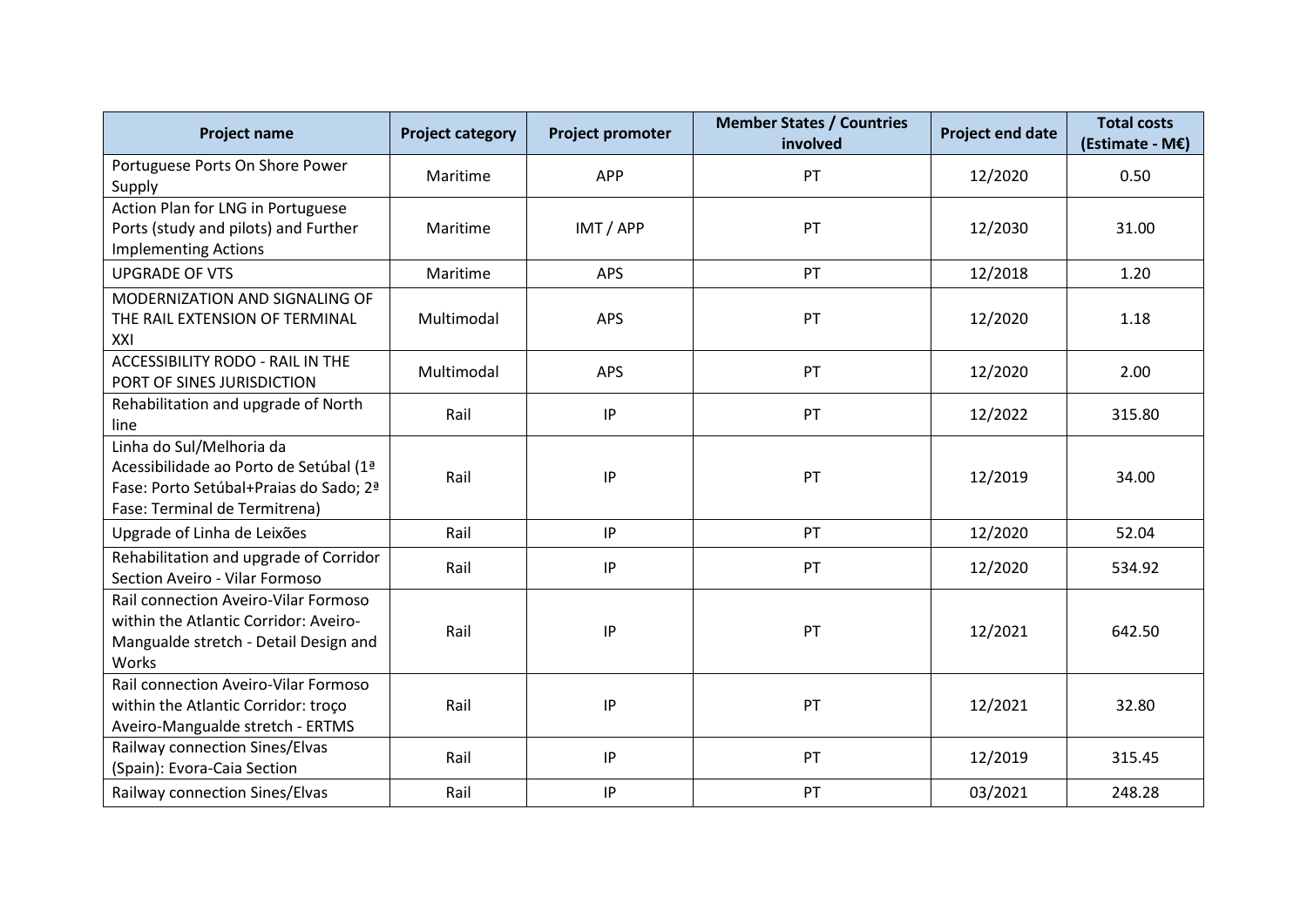| <b>Project name</b>                                                                 | <b>Project category</b> | Project promoter              | <b>Member States / Countries</b><br>involved | <b>Project end date</b> | <b>Total costs</b><br>(Estimate - M€) |
|-------------------------------------------------------------------------------------|-------------------------|-------------------------------|----------------------------------------------|-------------------------|---------------------------------------|
| (Spain): Evora-Caia Section - (2nd<br>phase) and ERTMS                              |                         |                               |                                              |                         |                                       |
| Construction of fly under Nó de<br>Alcantara                                        | Rail                    | IP                            | PT                                           | 12/2030                 | 50.00                                 |
| UIC Gauge - Aveiro line                                                             | Rail                    | IP                            | PT                                           | 12/2030                 | 500.00                                |
| UIC Gauge Leixões line                                                              | Rail                    | $\sf IP$                      | PT                                           | 12/2030                 | 500.00                                |
| Stations layout for train lenght 750<br>mts in core network sections                | Rail                    | IP                            | PT                                           | 12/2030                 |                                       |
| Connections to Logistic Platforms (not<br>intervened till 2020)                     | Rail                    | IP                            | PT                                           | 12/2030                 | $\overline{\phantom{0}}$              |
| New connection Aveiro-Porto                                                         | Rail                    | $\sf IP$                      | PT                                           | 12/2050                 | $\overline{\phantom{a}}$              |
| New line Lisboa-Aveiro                                                              | Rail                    | IP                            | PT                                           | 12/2050                 |                                       |
| <b>Conclusion of Lisboa-Madrid</b><br>connection                                    | Rail                    | IP                            | PT                                           | 12/2050                 |                                       |
| Full deployment ERTMS / ETCS -<br>Lisboa-Porto                                      | Rail                    | IP                            | PT                                           | 12/2050                 | $\overline{\phantom{a}}$              |
| Full deployment ERTMS / ETCS -<br>Aveiro-V Formoso - Beira Alta line                | Rail                    | IP                            | PT                                           | 12/2020                 | 57.31                                 |
| Full deployment ERTMS / ETCS -<br>Lisboa-Poceirão                                   | Rail                    | $\sf IP$                      | PT                                           | 12/2050                 | 500.00                                |
| <b>Railway Connection Sines/Elvas</b><br>(Spain): Sines-Ermidas-Grândola<br>Section | Rail                    | IP                            | PT                                           | 12/2022                 | 133.18                                |
| Lisbon airport upgrade                                                              | Airport                 | <b>ANA</b>                    | PT                                           | 12/2021                 | 602.00                                |
| Porto airport upgrade                                                               | Airport                 | <b>ANA</b>                    | PT                                           | 12/2021                 | 70.00                                 |
| Preparation of the Strategic<br>Development Plan of APDL                            | Maritime                | <b>APDL</b>                   | PT                                           | 04/2017                 | 0.25                                  |
| US iAOP                                                                             | Airport                 | ANA Aeroportos de<br>Portugal | PT                                           | 12/2019                 | 1.80                                  |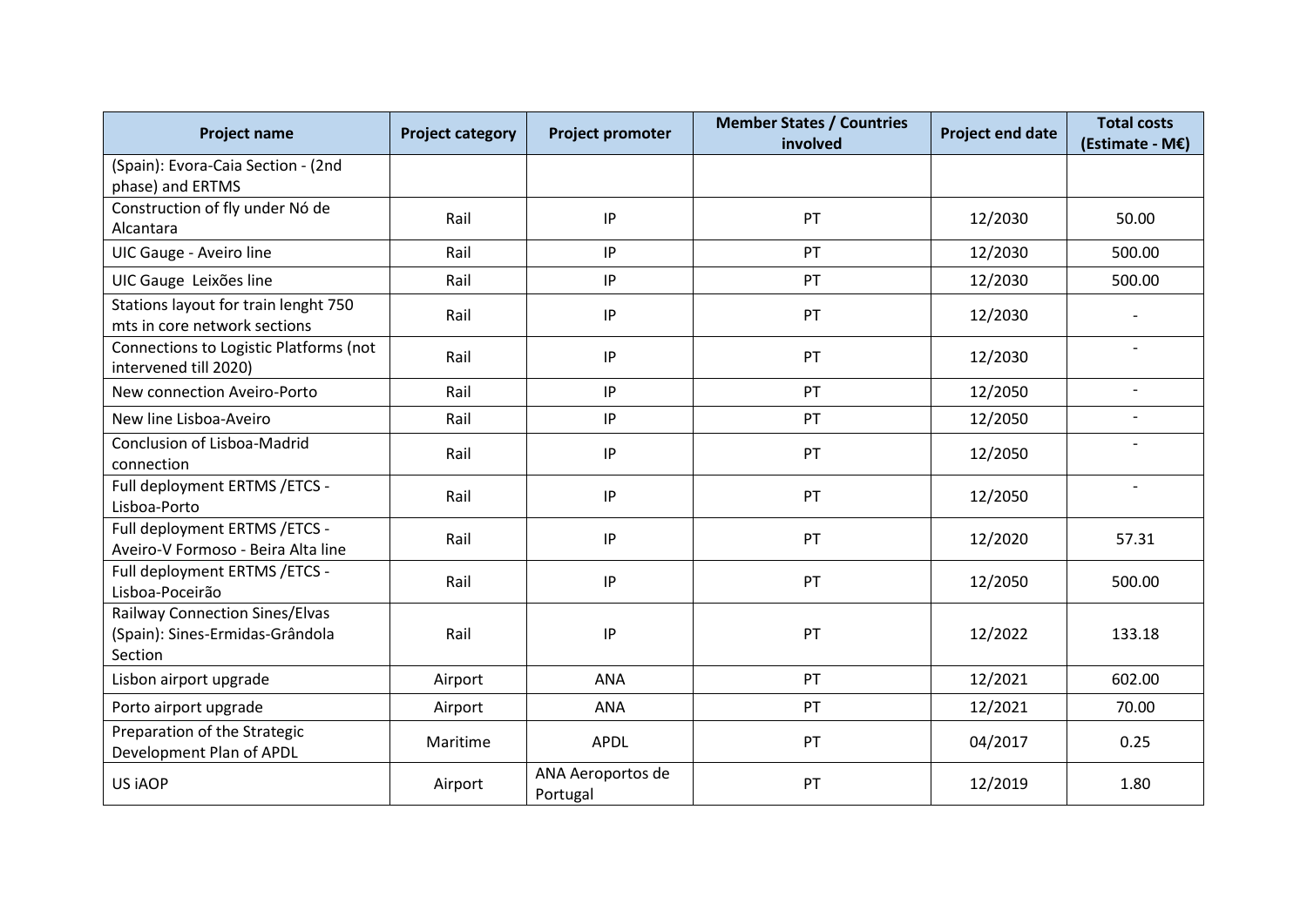| <b>Project name</b>                                                                                                                                                                                                | <b>Project category</b> | Project promoter             | <b>Member States / Countries</b><br>involved | <b>Project end date</b> | <b>Total costs</b><br>(Estimate - M€) |
|--------------------------------------------------------------------------------------------------------------------------------------------------------------------------------------------------------------------|-------------------------|------------------------------|----------------------------------------------|-------------------------|---------------------------------------|
| CIRVE_PT                                                                                                                                                                                                           | Innovation              | MOBI.E, S.A.                 | PT                                           | 12/2020                 | 1.51                                  |
| Deployment of Autogas refuelling<br>stations in metropolitan areas in Spain<br>and Portugal                                                                                                                        | Innovation              | Repsol Gas Portugal,<br>S.A. | PT                                           | 12/2018                 | 0.77                                  |
| C-Roads Portugal                                                                                                                                                                                                   | Road                    | IMT + Various                | PT                                           | 12/2020                 | 8.35                                  |
|                                                                                                                                                                                                                    |                         | <b>SPAIN</b>                 |                                              |                         |                                       |
| Medina del Campo - Salamanca.<br>Electrification, signalling system                                                                                                                                                | Rail                    | Grupo Fomento                | ES                                           | 12/2030                 | 500.00                                |
| Salamanca - Fuentes de Oñoro.<br>Electrification, signalling system                                                                                                                                                | Rail                    | Grupo Fomento                | ES                                           | 12/2030                 | 500.00                                |
| Medina del Campo - Fuentes de Oñoro<br>Implementation of UIC                                                                                                                                                       | Rail                    | Grupo Fomento                | ES                                           | 12/2030                 | 500.00                                |
| All freight rail lines of Atlantic<br>Corridor. Enlargement of maximum<br>freight train length to 740 m (except<br>Madrid-Algeciras section)                                                                       | Rail                    | Grupo Fomento                | ES                                           | 12/2030                 | 82.15                                 |
| High Speed Rail section Burgos -<br>Vitoria. Implementation of UIC gauge<br>and ERTMS + Electrification                                                                                                            | Rail                    | Grupo Fomento                | ES                                           | 12/2030                 | 500.00                                |
| Conventional rail line Burgos-Vitoria.<br>Renewal + tunnels                                                                                                                                                        | Rail                    | Grupo Fomento                | <b>ES</b>                                    | 12/2030                 | 181.82                                |
| Implementation of UIC track gauge.<br>Section Burgos - Vitoria                                                                                                                                                     | Rail                    | Grupo Fomento                | ES                                           | 12/2030                 | 500.00                                |
| Y Basque High Speed Rail (freight and<br>passenger traffic): all sections + access<br>to cities Bilbao and Vitoria +<br>implementation of UIC between<br>Astigarraga-border + ERTMS +<br>electrification + systems | Rail                    | Grupo Fomento                | ES                                           | 12/2030                 | 2,000.00                              |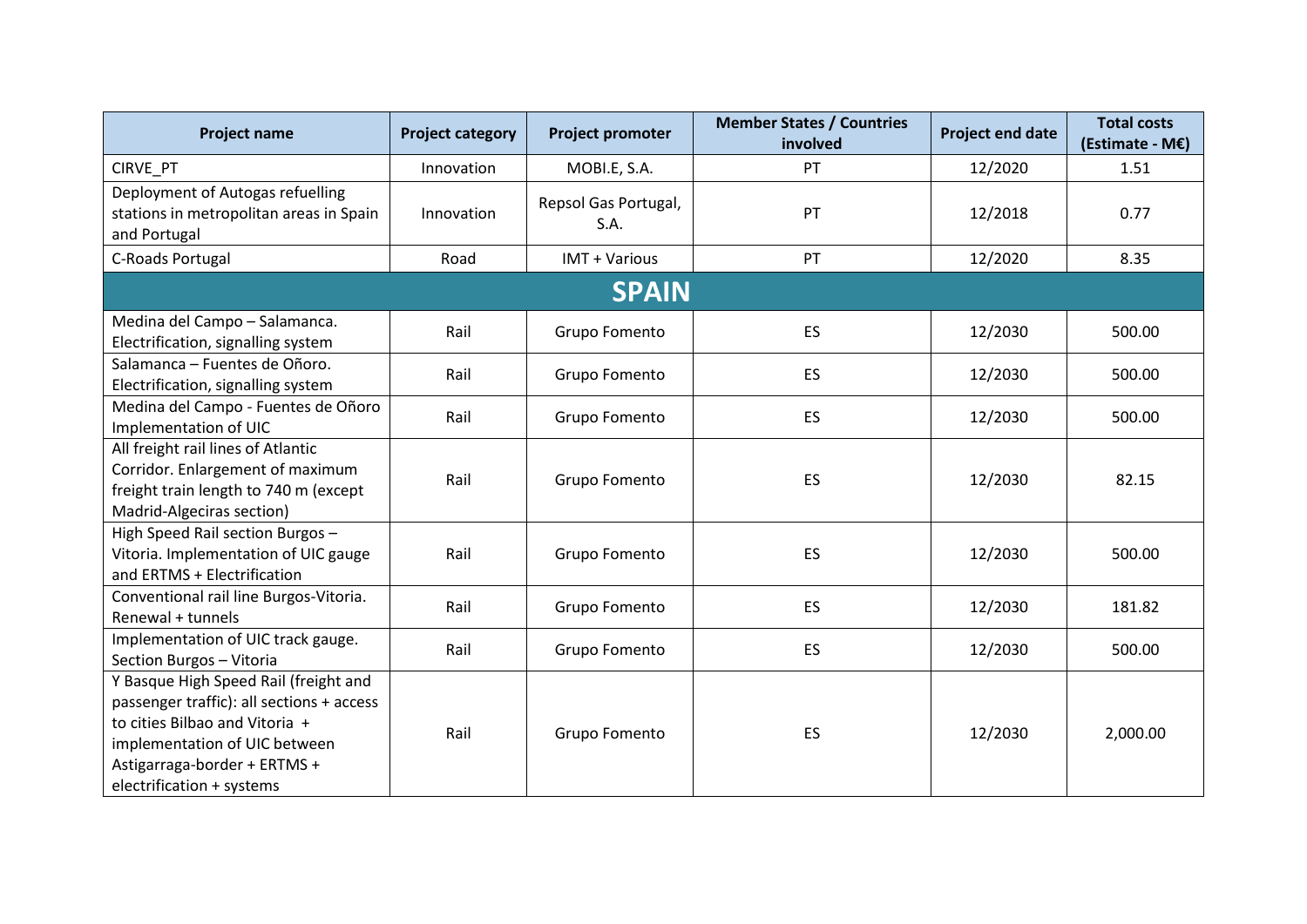| <b>Project name</b>                                                                                                                   | <b>Project category</b> | <b>Project promoter</b> | <b>Member States / Countries</b><br>involved | <b>Project end date</b> | <b>Total costs</b><br>(Estimate - M€) |
|---------------------------------------------------------------------------------------------------------------------------------------|-------------------------|-------------------------|----------------------------------------------|-------------------------|---------------------------------------|
| Y Basque High Speed Rail (freight and<br>passenger traffic). Section Astigarraga-<br>Lezo and French border connection                | Rail                    | Grupo Fomento           | ES                                           | 12/2030                 | 500.00                                |
| Bilbao conventional line. New section<br>for freight transport (South rail<br>bypass)                                                 | Rail                    | Grupo Fomento           | ES                                           | 12/2030                 |                                       |
| Bilbao Port land accessibility and<br>connections with the hinterland. Rail                                                           | Rail                    | Grupo Fomento           | ES                                           | 12/2030                 | 50.00                                 |
| HS line. Double track Pinar de<br>Antequera                                                                                           | Rail                    | Grupo Fomento           | ES                                           | 12/2020                 | 50.00                                 |
| HS line Valladolid-Burgos (passenger<br>traffic)                                                                                      | Rail                    | Grupo Fomento           | <b>ES</b>                                    | 12/2020                 | 500.00                                |
| Valladolid Bypass (freight)                                                                                                           | Rail                    | Grupo Fomento           | ES                                           | 12/2030                 | 500.00                                |
| Implementation UIC gauge. Medina<br>del Campo-Valladolid-Burgos                                                                       | Rail                    | Grupo Fomento           | ES                                           | 12/2030                 | 500.00                                |
| Pitis-Villalba-El Escorial<br>Implementation of UIC track gauge                                                                       | Rail                    | Grupo Fomento           | ES                                           | 12/2030                 | 500.00                                |
| El Escorial - Ávila (currently B.A.B +<br>ENCE). Implementation UIC                                                                   | Rail                    | Grupo Fomento           | ES                                           | 12/2030                 | 500.00                                |
| Ávila - Medina del Campo (currently<br>B.A.). Implementation UIC                                                                      | Rail                    | Grupo Fomento           | ES                                           | 12/2030                 | 500.00                                |
| HS line Madrid-Extremadura:<br>Plasencia- Navalmoral-Pantoja. New<br>sections, platform, track and systems                            | Rail                    | Grupo Fomento           | ES                                           | 12/2030                 | 1,000.00                              |
| HS line Madrid-Extremadura:<br>Plasencia - Cáceres - Badajoz (1st and<br>2nd phases). New sections. Second<br>phase of on-going works | Rail                    | Grupo Fomento           | ES                                           | 12/2030                 | 237.81                                |
| Link HS line Madrid - Extremadura to<br>Madrid freight line                                                                           | Rail                    | Grupo Fomento           | ES                                           | 12/2030                 | 500.00                                |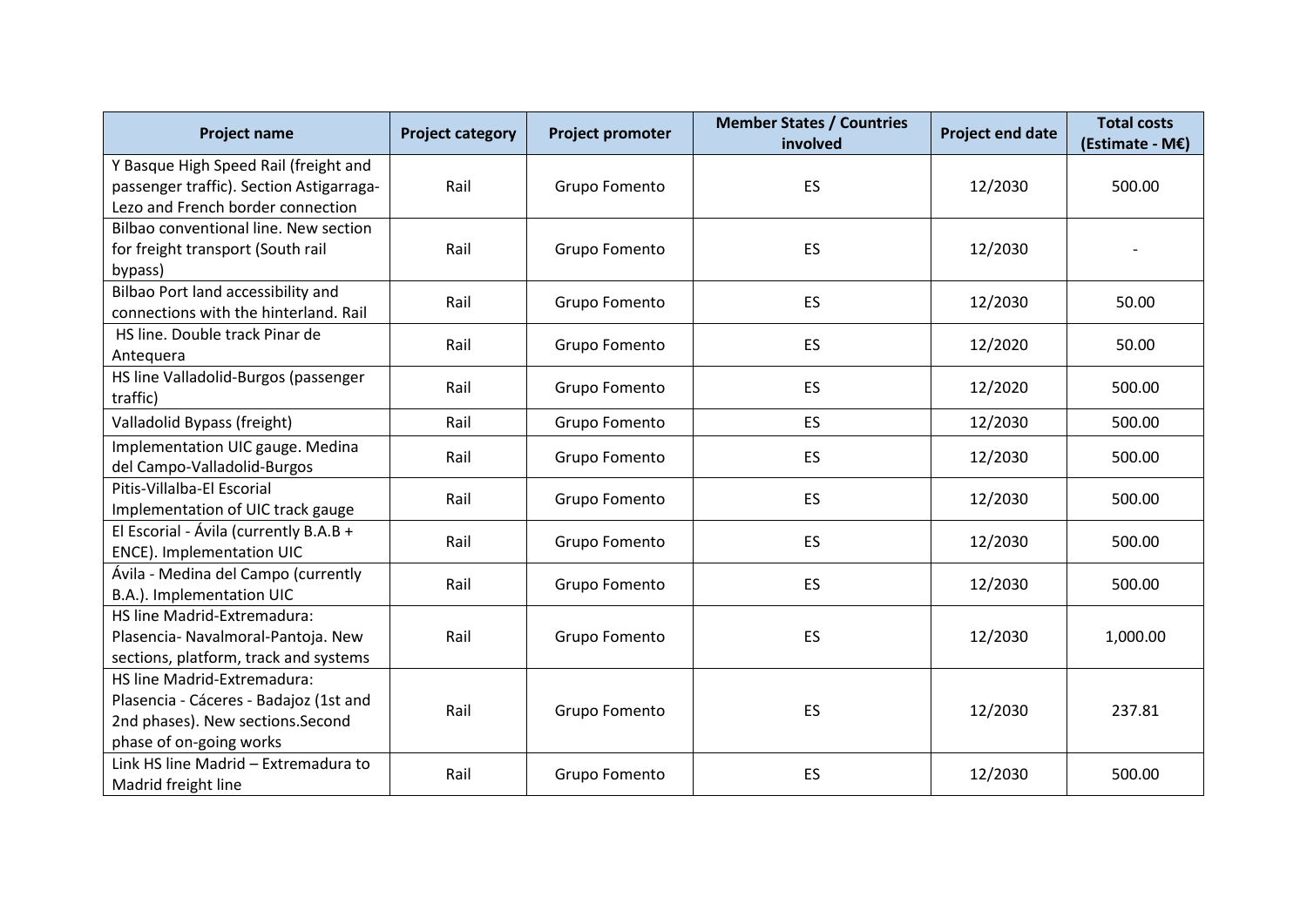| <b>Project name</b>                                                                                         | <b>Project category</b> | <b>Project promoter</b>                                         | <b>Member States / Countries</b><br>involved | <b>Project end date</b> | <b>Total costs</b><br>(Estimate - M€) |
|-------------------------------------------------------------------------------------------------------------|-------------------------|-----------------------------------------------------------------|----------------------------------------------|-------------------------|---------------------------------------|
| ERTMS deployment on sections on the<br>Atlantic Corridor in Spain except<br>Madrid node - Phase 1           | <b>Rail ERTMS</b>       | Grupo Fomento                                                   | ES                                           | 12/2023                 |                                       |
| ERTMS deployment on sections on the<br>Atlantic Corridor in Spain except<br>Madrid node - Phase 2           | <b>Rail ERTMS</b>       | Grupo Fomento                                                   | ES                                           | 12/2030                 |                                       |
| Developing and upgrading freight rail<br>road terminal of Bilbao Port: facilities<br>in Arasur and Pancorbo | Multimodal              | Grupo Fomento                                                   | ES                                           | 12/2025                 | 20.50                                 |
| <b>Valladolid RRT</b>                                                                                       | Multimodal              | Grupo Fomento +<br>Regional<br>Government + Local<br>Government | <b>ES</b>                                    | 12/2030                 | 50.00                                 |
| Construction of the motorway A-62.<br>Section: Fuentes de Oñoro - Border<br>ES/PT                           | Road                    | Grupo Fomento                                                   | ES.                                          | 12/2020                 | 19.65                                 |
| Implementing new tecnologies and<br>innovation in Bilbao Port                                               | Innovation              | Grupo Fomento                                                   | ES                                           | 12/2019                 | 2.85                                  |
| Developing and upgrading port<br>maritime infrastructure in Bilbao Port                                     | Maritime                | Grupo Fomento                                                   | ES.                                          | 12/2025                 | 188.50                                |
| Bilbao Port land accessibility and<br>connections with the hinterland. Road                                 | Maritime                | <b>Regional Goverment</b>                                       | ES.                                          | 12/2030                 | 46.90                                 |
|                                                                                                             |                         | <b>FRANCE</b>                                                   |                                              |                         |                                       |
| Raising of the Poses-Amfreville<br>footbridge (Seine-Scheld inland<br>waterway)                             | <b>IWW</b>              | <b>VNF</b>                                                      | <b>FR</b>                                    | 12/2019                 | 0.96                                  |
| Services to users on the downstream<br>Seine (Seine-Scheld inland waterway)                                 | <b>IWW</b>              | <b>VNF</b>                                                      | <b>FR</b>                                    | 12/2020                 | 6.65                                  |
| Implementing remote control of locks<br>on the downstream Seine (Seine-                                     | <b>IWW</b>              | <b>VNF</b>                                                      | <b>FR</b>                                    | 12/2018                 | 1.55                                  |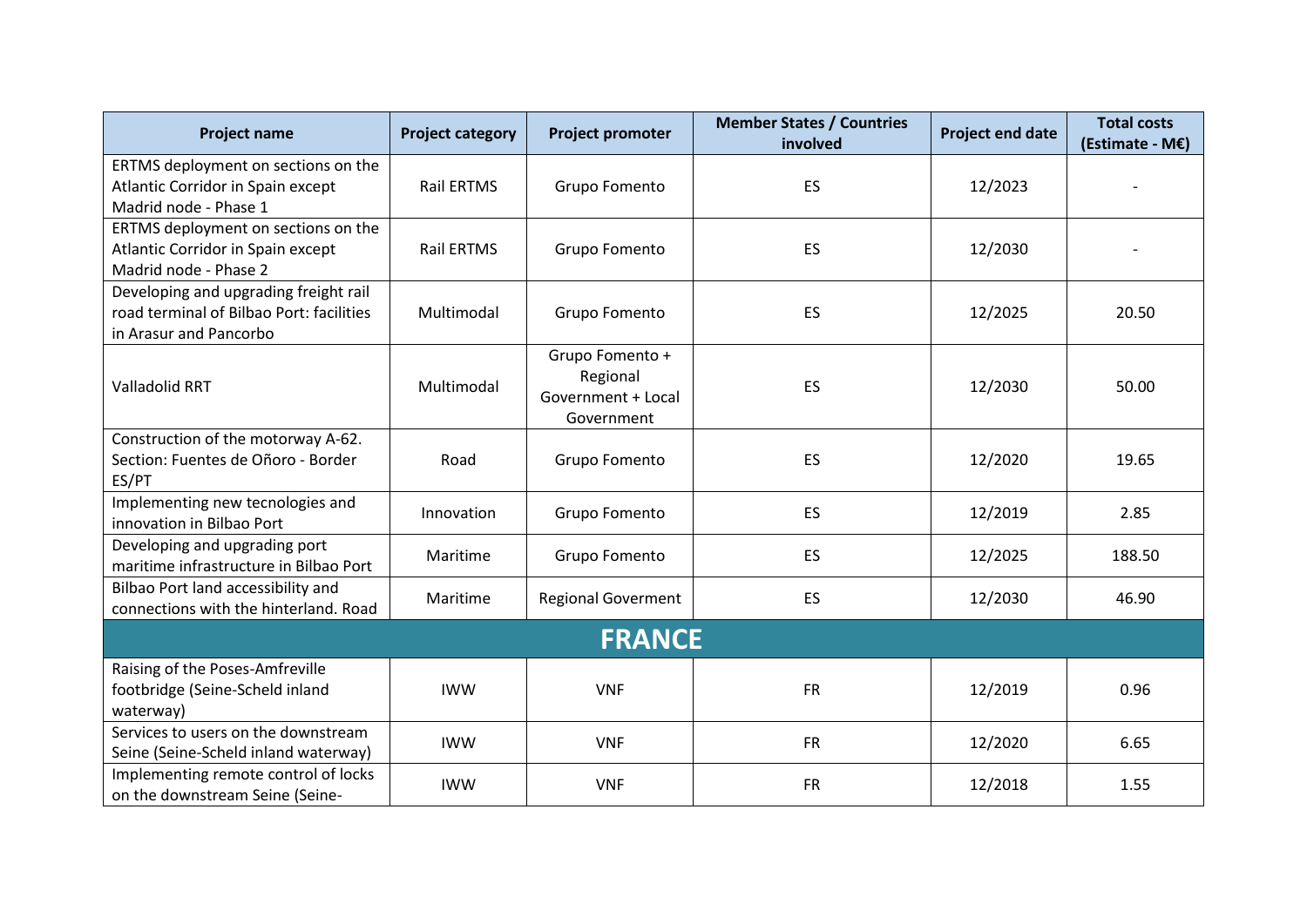| <b>Project name</b>                                                                                                                         | <b>Project category</b> | <b>Project promoter</b> | <b>Member States / Countries</b><br>involved | <b>Project end date</b> | <b>Total costs</b><br>(Estimate - M€) |
|---------------------------------------------------------------------------------------------------------------------------------------------|-------------------------|-------------------------|----------------------------------------------|-------------------------|---------------------------------------|
| Scheldt inland waterway)                                                                                                                    |                         |                         |                                              |                         |                                       |
| Restoring the environmental<br>continuity with the construction of fish<br>passes on the downstream Seine<br>(Seine-Scheld inland waterway) | <b>IWW</b>              | <b>VNF</b>              | <b>FR</b>                                    | 12/2021                 | 15.00                                 |
| The Amfreville lock extension (Seine-<br>Scheld inland waterway)                                                                            | <b>IWW</b>              | <b>VNF</b>              | <b>FR</b>                                    | 12/2018                 | 0.24                                  |
| Rehabilitating of the rail bridge at<br>Maisons Lafitte (Seine-Scheld inland<br>waterway)                                                   | <b>IWW</b>              | <b>VNF</b>              | <b>FR</b>                                    | 12/2018                 | 1.80                                  |
| User services (Seine-Scheldt inland<br>waterway)                                                                                            | <b>IWW</b>              | <b>VNF</b>              | <b>FR</b>                                    | 12/2020                 | 8.10                                  |
| Lengthening of the Méricourt lock<br>(Seine-Scheld inland waterway)                                                                         | <b>IWW</b>              | <b>VNF</b>              | <b>FR</b>                                    | 09/2020                 | 37.53                                 |
| Refurbishment of locks 1 and 2 at<br>Notre-Dame-de-la-Garenne (Seine-<br>Scheld inland waterway)                                            | <b>IWW</b>              | <b>VNF</b>              | <b>FR</b>                                    | 12/2021                 | 7.24                                  |
| Renovation of the Suresnes locks<br>(Seine-Scheld inland waterway)                                                                          | <b>IWW</b>              | <b>VNF</b>              | <b>FR</b>                                    | 12/2021                 | 3.53                                  |
| Renovation of the Bougival locks                                                                                                            | <b>IWW</b>              | <b>VNF</b>              | <b>FR</b>                                    | 12/2021                 | 10.00                                 |
| The vertical lift gate of the lock 4 at<br>Notre-Dame-de-la-Garenne (Seine-<br>Scheld inland waterway)                                      | <b>IWW</b>              | <b>VNF</b>              | <b>FR</b>                                    | 12/2019                 | 0.76                                  |
| Modernisation of the Port-Mort dam<br>(Seine-Scheld inland waterway)                                                                        | <b>IWW</b>              | <b>VNF</b>              | <b>FR</b>                                    | 12/2022                 | 10.60                                 |
| Modernisation of the Poses dam<br>(Seine-Scheld inland waterway)                                                                            | <b>IWW</b>              | <b>VNF</b>              | <b>FR</b>                                    | 12/2022                 | 19.40                                 |
| Modernisation of the Méricourt dam<br>(Seine-Scheld inland waterway)                                                                        | <b>IWW</b>              | <b>VNF</b>              | <b>FR</b>                                    | 12/2022                 | 16.16                                 |
| Modernisation of the Bougival dam                                                                                                           | <b>IWW</b>              | <b>VNF</b>              | <b>FR</b>                                    | 12/2022                 | 3.87                                  |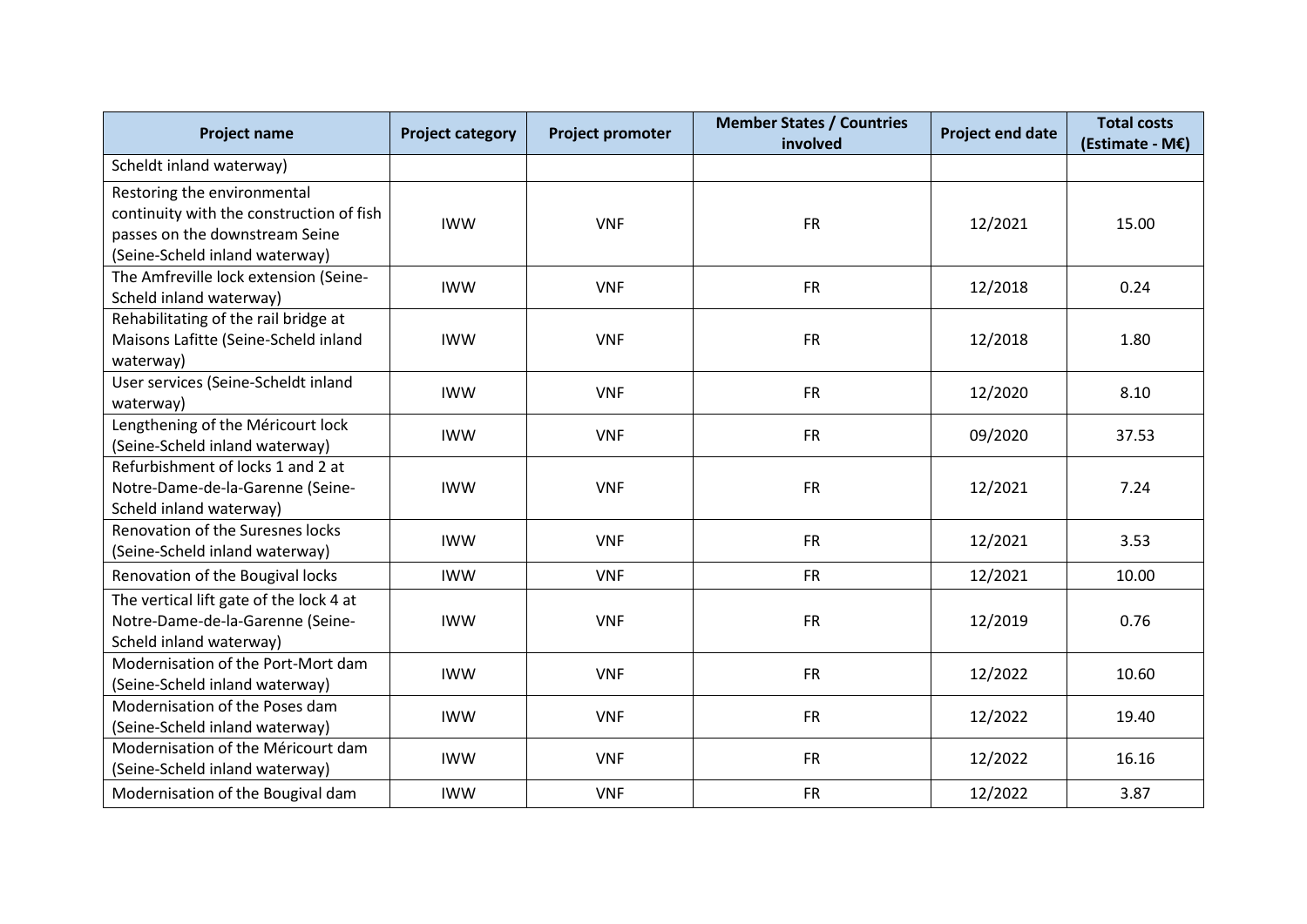| <b>Project name</b>                                                                                                                                                                                                                                                                                | <b>Project category</b> | <b>Project promoter</b> | <b>Member States / Countries</b><br>involved | <b>Project end date</b> | <b>Total costs</b><br>(Estimate - M€) |
|----------------------------------------------------------------------------------------------------------------------------------------------------------------------------------------------------------------------------------------------------------------------------------------------------|-------------------------|-------------------------|----------------------------------------------|-------------------------|---------------------------------------|
| (Seine-Scheld inland waterway)                                                                                                                                                                                                                                                                     |                         |                         |                                              |                         |                                       |
| Modernisation of the Suresnes dams<br>(Seine-Scheld inland waterway)                                                                                                                                                                                                                               | <b>IWW</b>              | <b>VNF</b>              | <b>FR</b>                                    | 12/2022                 | 6.00                                  |
| Modernisation of the Andrésy dam<br>(Seine-Scheld inland waterway)                                                                                                                                                                                                                                 | <b>IWW</b>              | <b>VNF</b>              | <b>FR</b>                                    | 12/2019                 | 4.00                                  |
| Overhaul of facilities operating on the<br>lower Seine: modernisation of the<br>electrical power at Port-Mort/Notre-<br>Dame-de-la-Garenne                                                                                                                                                         | <b>IWW</b>              | <b>VNF</b>              | <b>FR</b>                                    | 12/2017                 | 1.75                                  |
| Ovehaul of facilities operating on the<br>lower Seine: renovation of the<br>Bougival dam-bridge                                                                                                                                                                                                    | <b>IWW</b>              | <b>VNF</b>              | <b>FR</b>                                    | 12/2017                 | 1.00                                  |
| Overhaul of facilities operating on the<br>lower Seine: consolidation of the<br>Croissy-sur-Seine embankment                                                                                                                                                                                       | <b>IWW</b>              | <b>VNF</b>              | <b>FR</b>                                    | 07/2021                 | 4.60                                  |
| GPSO New high-speed line between<br>Bordeaux and Dax (excluding the<br>South Gironde-Toulouse branch)                                                                                                                                                                                              | Rail                    | <b>SNCF RESEAU</b>      | <b>FR</b>                                    | 01/2027                 | 3,600.00                              |
| New Paris Normandy Line                                                                                                                                                                                                                                                                            | Rail                    | <b>SNCF RESEAU</b>      | <b>FR</b>                                    | 01/2030                 | 277.00                                |
| Modernisation of Serqueux-Gisors line                                                                                                                                                                                                                                                              | Rail                    | <b>SNCF RESEAU</b>      | <b>FR</b>                                    | 01/2023                 | 286.00                                |
| Capacity increase of the conventional<br>line Bordeaux-Hendaye (including<br><b>Ychoux and excluding IPCS Gazinet</b><br>Dax):<br>- Avoiding Bordeaux-Hendaye lines,<br>particularly the avoidance of Morcenx<br>- Installations Ferroviaires de Traction<br>Electrique (IFTE, station de Biganos) | Rail                    | <b>SNCF RESEAU</b>      | <b>FR</b>                                    |                         | 73.70                                 |
| IPCS (permanent counterflow<br>installations) deployment between                                                                                                                                                                                                                                   | Rail                    | <b>SNCF RESEAU</b>      | <b>FR</b>                                    |                         | 25.00                                 |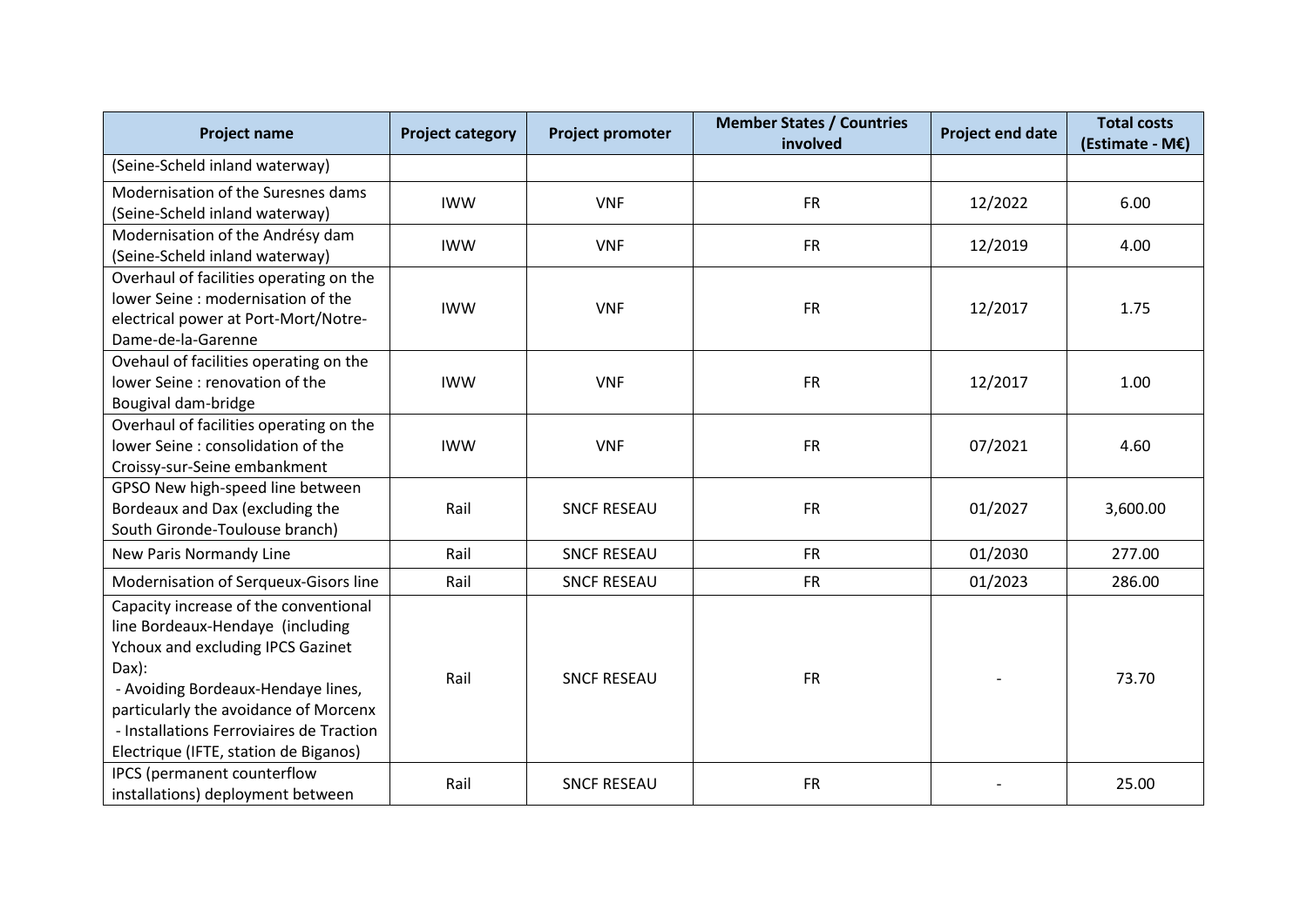| <b>Project name</b>                                                                                       | <b>Project category</b> | Project promoter   | <b>Member States / Countries</b><br>involved | <b>Project end date</b> | <b>Total costs</b><br>(Estimate - M€) |
|-----------------------------------------------------------------------------------------------------------|-------------------------|--------------------|----------------------------------------------|-------------------------|---------------------------------------|
| <b>Toury and Cercottes</b>                                                                                |                         |                    |                                              |                         |                                       |
| IPCS (permanent counterflow<br>installations) deployment between<br>Morcenx and Dax                       | Rail                    | <b>SNCF RESEAU</b> | <b>FR</b>                                    |                         | 54.00                                 |
| IPCS (permanent counterflow<br>installations) deployment between<br>Meaux and Château Thierry             | Rail                    | <b>SNCF RESEAU</b> | <b>FR</b>                                    |                         | 70.00                                 |
| Studies on eliminating the bottleneck<br>at Saint-Pierre-des-Corps                                        | Rail                    | <b>SNCF RESEAU</b> | <b>FR</b>                                    | 01/2020                 | 8.00                                  |
| Replacing of the Midi catenary<br>between Hendaye and Bordeaux                                            | Rail                    | <b>SNCF RESEAU</b> | <b>FR</b>                                    |                         |                                       |
| Redesigning of the tracks plan south of<br>the Bordeaux Saint Jean station                                | Rail                    | <b>SNCF RESEAU</b> | <b>FR</b>                                    | 12/2025                 | 613.00                                |
| Redesigning of the tracks plan at<br>Brétigny station (RER C)                                             | Rail                    | <b>SNCF RESEAU</b> | <b>FR</b>                                    |                         |                                       |
| Redisigning of the Automatic signalling<br>system between Juvisy and Brétigny<br>stations (RER C)         | Rail                    | <b>SNCF RESEAU</b> | <b>FR</b>                                    |                         |                                       |
| Tangentielle Légère Nord (capacity<br>upgrade on the rail ring of Paris) -<br>Phase 1                     | Rail                    | <b>SNCF RESEAU</b> | <b>FR</b>                                    |                         |                                       |
| Tangentielle Légère Nord (capacity<br>upgrade on the rail ring of Paris) -<br>Phase 2                     | Rail                    | <b>SNCF RESEAU</b> | <b>FR</b>                                    |                         |                                       |
| Redesigning of the tracks plan at<br>Mantes-la-Jolie station (link to EOLE<br>project extension on RER E) | Rail                    | <b>SNCF RESEAU</b> | <b>FR</b>                                    |                         |                                       |
| IPCS (permanent counterflow<br>installations) deployment between Val<br>d'Argenteuil and Conflans Ste     | Rail                    | <b>SNCF RESEAU</b> | <b>FR</b>                                    |                         |                                       |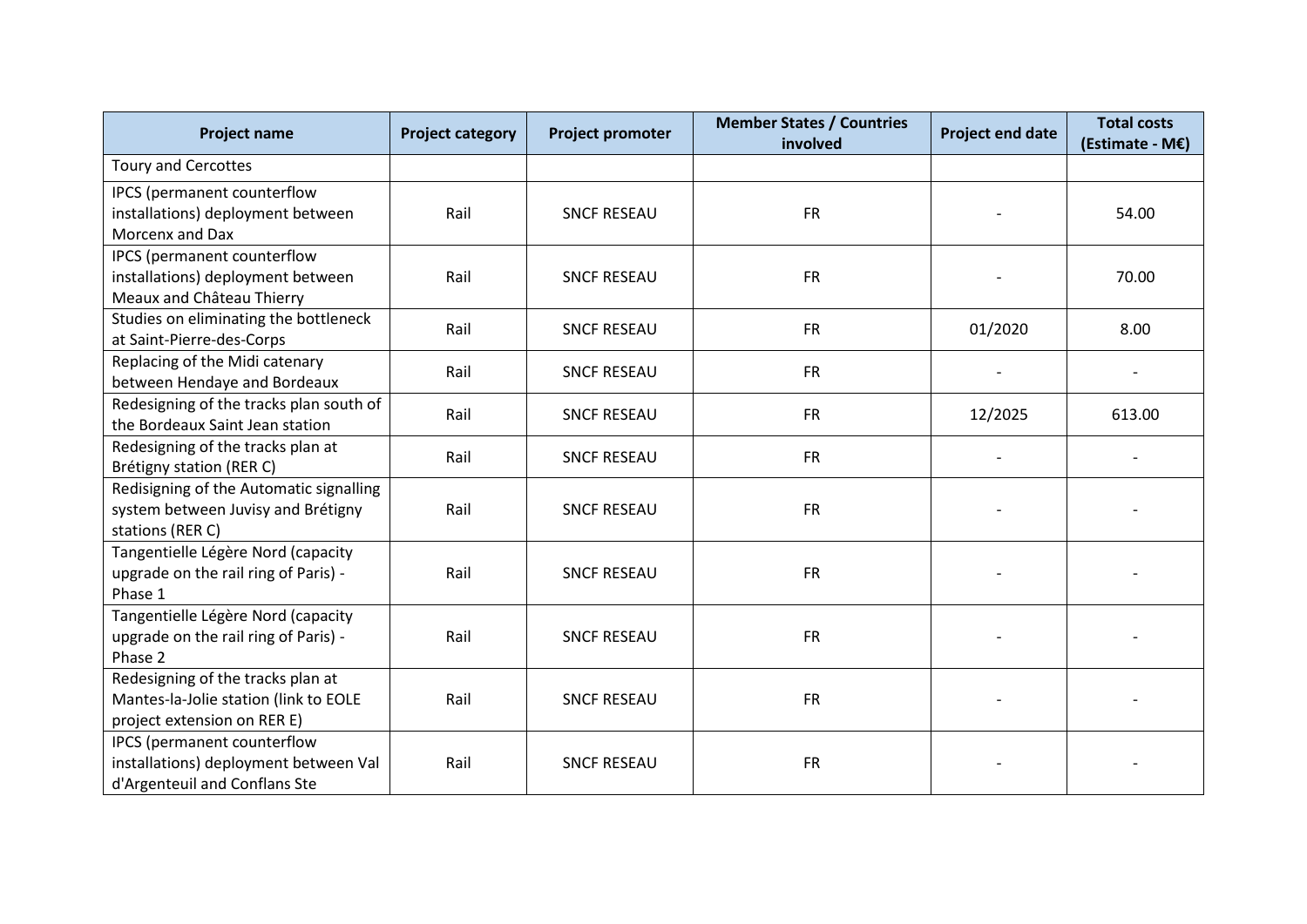| <b>Project name</b>                                                                            | <b>Project category</b> | <b>Project promoter</b>                | <b>Member States / Countries</b><br>involved | <b>Project end date</b> | <b>Total costs</b><br>(Estimate - M€) |
|------------------------------------------------------------------------------------------------|-------------------------|----------------------------------------|----------------------------------------------|-------------------------|---------------------------------------|
| Honorine                                                                                       |                         |                                        |                                              |                         |                                       |
| IPCS (permanent counterflow<br>installations) deployment between<br>Gaillon and Val de Reuil   | Rail                    | <b>SNCF RESEAU</b>                     | <b>FR</b>                                    |                         |                                       |
| IPCS (permanent counterflow<br>installations) deployment from<br>Motteville to Le Havre        | Rail                    | <b>SNCF RESEAU</b>                     | <b>FR</b>                                    |                         |                                       |
| Modernisation of signalling systems at<br>Rouen Rive Droite (right bank of the<br>Seine)       | Rail                    | <b>SNCF RESEAU</b>                     | <b>FR</b>                                    |                         |                                       |
| IPCS (permanent counterflow<br>installations) deployment from<br>Dormans to Epernay            | Rail                    | <b>SNCF RESEAU</b>                     | <b>FR</b>                                    |                         |                                       |
| Redesigning of the tracks plan at<br>Lagny station (EOLE project on RER E)                     | Rail                    | <b>SNCF RESEAU</b>                     | <b>FR</b>                                    |                         |                                       |
| Deployment of GSM-R between Boissy<br>l'Aillery and Gisors                                     | Rail ERTMS              | <b>SNCF RESEAU</b>                     | <b>FR</b>                                    |                         | 4.00                                  |
| ERTMS deployment ERTMS on the<br>corridor (Excluding HSL SEA and HSL<br>EE) by 2030            | Rail ERTMS              | <b>SNCF RESEAU</b>                     | <b>FR</b>                                    |                         |                                       |
| Elmination of level crossings 508 and<br>509 between Cenon and La Grave<br>d'Ambarès           | Rail                    | <b>SNCF RESEAU</b>                     | <b>FR</b>                                    | 01/2020                 | 210.00                                |
| Bordeaux south-eastern rail<br>bottleneck: third track from Bordeaux<br>to St Médard d'Eyrans) | Rail                    | <b>SNCF RESEAU</b>                     | <b>FR</b>                                    |                         |                                       |
| Improvement of vessel access to the<br>Port of Rouen                                           | Maritime                | <b>Grand Port Maritime</b><br>de Rouen | <b>FR</b>                                    | 03/2019                 | 183.90                                |
| Multimodal platforms layout, 6 sites<br>concerned :                                            | Multimodal              | <b>Grand Port Maritime</b><br>de Rouen | <b>FR</b>                                    | 12/2020                 | 62.50                                 |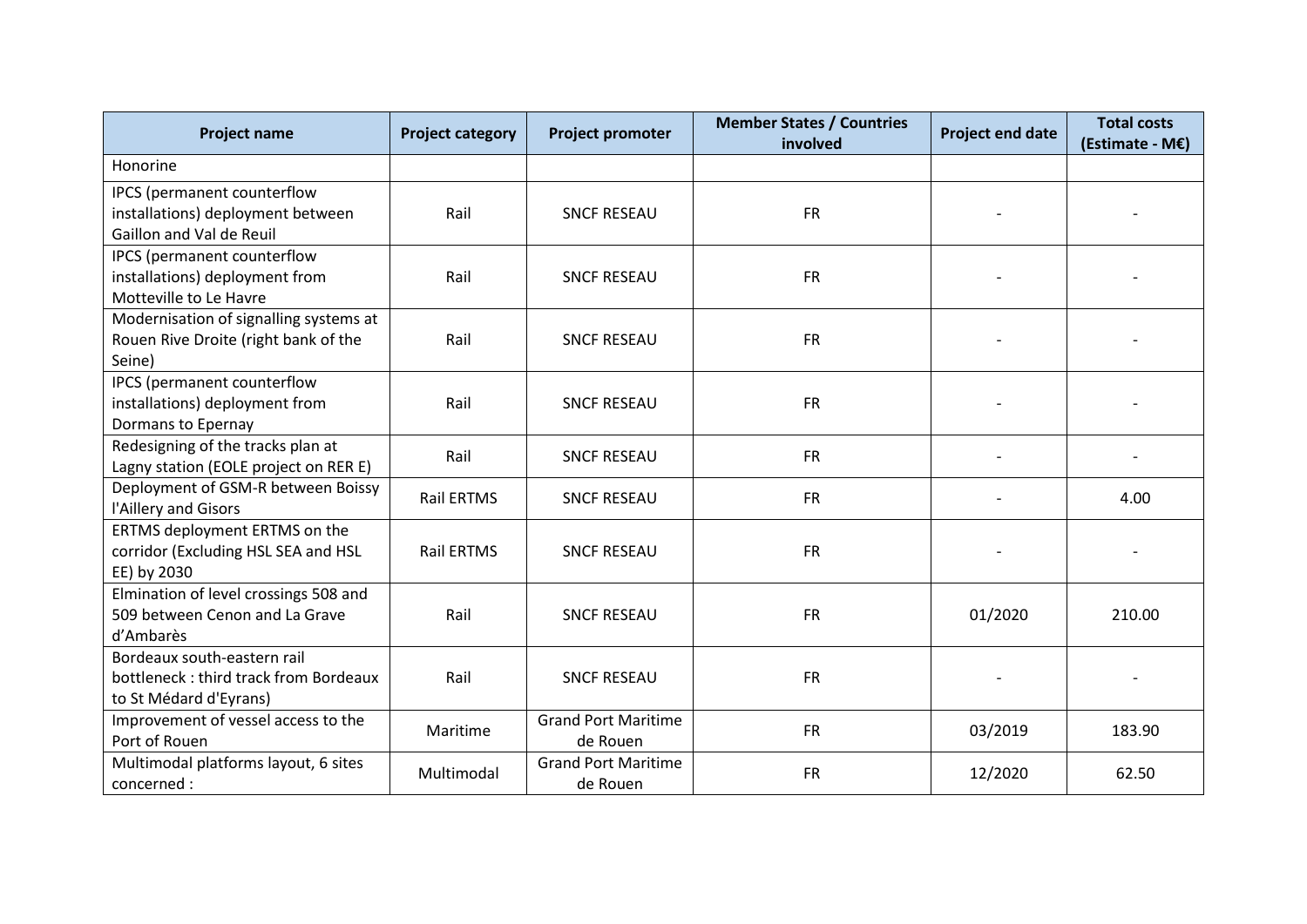| <b>Project name</b>                                                                                                                                                                                                                                                                                                                                                                                                                                                                                                                                                                                                             | <b>Project category</b>            | <b>Project promoter</b>                                                                                                                                                       | <b>Member States / Countries</b><br>involved     | <b>Project end date</b>       | <b>Total costs</b><br>(Estimate - M€) |
|---------------------------------------------------------------------------------------------------------------------------------------------------------------------------------------------------------------------------------------------------------------------------------------------------------------------------------------------------------------------------------------------------------------------------------------------------------------------------------------------------------------------------------------------------------------------------------------------------------------------------------|------------------------------------|-------------------------------------------------------------------------------------------------------------------------------------------------------------------------------|--------------------------------------------------|-------------------------------|---------------------------------------|
| Extension of the RVSL multimodal                                                                                                                                                                                                                                                                                                                                                                                                                                                                                                                                                                                                |                                    |                                                                                                                                                                               |                                                  |                               |                                       |
| maritime terminal                                                                                                                                                                                                                                                                                                                                                                                                                                                                                                                                                                                                               |                                    |                                                                                                                                                                               |                                                  |                               |                                       |
| Development of Petit Couronne Quay                                                                                                                                                                                                                                                                                                                                                                                                                                                                                                                                                                                              |                                    |                                                                                                                                                                               |                                                  |                               |                                       |
| (QPC)                                                                                                                                                                                                                                                                                                                                                                                                                                                                                                                                                                                                                           |                                    |                                                                                                                                                                               |                                                  |                               |                                       |
| <b>Extension Radicatel terminal</b>                                                                                                                                                                                                                                                                                                                                                                                                                                                                                                                                                                                             |                                    |                                                                                                                                                                               |                                                  |                               |                                       |
| Extension Port Jérome multimodal                                                                                                                                                                                                                                                                                                                                                                                                                                                                                                                                                                                                |                                    |                                                                                                                                                                               |                                                  |                               |                                       |
|                                                                                                                                                                                                                                                                                                                                                                                                                                                                                                                                                                                                                                 |                                    |                                                                                                                                                                               |                                                  |                               |                                       |
|                                                                                                                                                                                                                                                                                                                                                                                                                                                                                                                                                                                                                                 |                                    |                                                                                                                                                                               |                                                  |                               |                                       |
|                                                                                                                                                                                                                                                                                                                                                                                                                                                                                                                                                                                                                                 |                                    |                                                                                                                                                                               |                                                  |                               |                                       |
|                                                                                                                                                                                                                                                                                                                                                                                                                                                                                                                                                                                                                                 |                                    |                                                                                                                                                                               |                                                  |                               |                                       |
|                                                                                                                                                                                                                                                                                                                                                                                                                                                                                                                                                                                                                                 |                                    |                                                                                                                                                                               |                                                  |                               |                                       |
| Upgrade Port of Rouen rail network                                                                                                                                                                                                                                                                                                                                                                                                                                                                                                                                                                                              | Multimodal                         |                                                                                                                                                                               | <b>FR</b>                                        | 12/2019                       | 2.50                                  |
|                                                                                                                                                                                                                                                                                                                                                                                                                                                                                                                                                                                                                                 |                                    |                                                                                                                                                                               |                                                  |                               |                                       |
|                                                                                                                                                                                                                                                                                                                                                                                                                                                                                                                                                                                                                                 |                                    |                                                                                                                                                                               |                                                  |                               |                                       |
|                                                                                                                                                                                                                                                                                                                                                                                                                                                                                                                                                                                                                                 |                                    |                                                                                                                                                                               |                                                  |                               |                                       |
|                                                                                                                                                                                                                                                                                                                                                                                                                                                                                                                                                                                                                                 |                                    |                                                                                                                                                                               |                                                  |                               |                                       |
|                                                                                                                                                                                                                                                                                                                                                                                                                                                                                                                                                                                                                                 |                                    |                                                                                                                                                                               |                                                  |                               |                                       |
|                                                                                                                                                                                                                                                                                                                                                                                                                                                                                                                                                                                                                                 |                                    |                                                                                                                                                                               |                                                  |                               |                                       |
|                                                                                                                                                                                                                                                                                                                                                                                                                                                                                                                                                                                                                                 |                                    |                                                                                                                                                                               |                                                  |                               |                                       |
|                                                                                                                                                                                                                                                                                                                                                                                                                                                                                                                                                                                                                                 | <b>IWW</b>                         | <b>HAROPA</b>                                                                                                                                                                 |                                                  |                               |                                       |
|                                                                                                                                                                                                                                                                                                                                                                                                                                                                                                                                                                                                                                 |                                    |                                                                                                                                                                               |                                                  |                               |                                       |
|                                                                                                                                                                                                                                                                                                                                                                                                                                                                                                                                                                                                                                 |                                    |                                                                                                                                                                               |                                                  |                               |                                       |
|                                                                                                                                                                                                                                                                                                                                                                                                                                                                                                                                                                                                                                 | Rail                               | <b>HAROPA</b>                                                                                                                                                                 | <b>FR</b>                                        | 06/2020                       |                                       |
|                                                                                                                                                                                                                                                                                                                                                                                                                                                                                                                                                                                                                                 |                                    |                                                                                                                                                                               |                                                  |                               |                                       |
|                                                                                                                                                                                                                                                                                                                                                                                                                                                                                                                                                                                                                                 | Maritime                           | Private operators                                                                                                                                                             | <b>FR</b>                                        |                               |                                       |
|                                                                                                                                                                                                                                                                                                                                                                                                                                                                                                                                                                                                                                 |                                    |                                                                                                                                                                               |                                                  |                               |                                       |
| Studies of river access to Port 2000                                                                                                                                                                                                                                                                                                                                                                                                                                                                                                                                                                                            | Multimodal                         |                                                                                                                                                                               | <b>FR</b>                                        | 05/2018                       | 2.00                                  |
|                                                                                                                                                                                                                                                                                                                                                                                                                                                                                                                                                                                                                                 |                                    |                                                                                                                                                                               |                                                  |                               |                                       |
|                                                                                                                                                                                                                                                                                                                                                                                                                                                                                                                                                                                                                                 | Maritime                           |                                                                                                                                                                               | <b>FR</b>                                        | 01/2022                       | 130.00                                |
| platform<br><b>Creation Honfleur multimodal</b><br>plateform<br>Petroplus (conversion an old raffinery<br>site)<br>Developing short sea shipping lines<br>Deployment of alternative fuels<br>facilities in HAROPA ports<br>Improvement of rail connection of<br><b>HAROPA Ports</b><br>River Single window (SIF) :<br>deployment of a river single window<br>connected with ports, IWW ports, and<br>other logistics platforms<br>Studies for creating a rail corridor<br>between le Havre and Strasbourg<br>Alternative fuels facilities<br>(bunkering/storage facilities)<br>Third phase of "Port 2000"<br>container terminal | Maritime<br>Maritime<br>Multimodal | <b>Grand Port Maritime</b><br>de Rouen<br><b>HAROPA</b><br><b>HAROPA</b><br><b>HAROPA</b><br><b>Grand Port Maritime</b><br>du Havre<br><b>Grand Port Maritime</b><br>du Havre | <b>FR</b><br><b>FR</b><br><b>FR</b><br><b>FR</b> | 12/2022<br>06/2020<br>01/2020 | 32.00<br>20.00                        |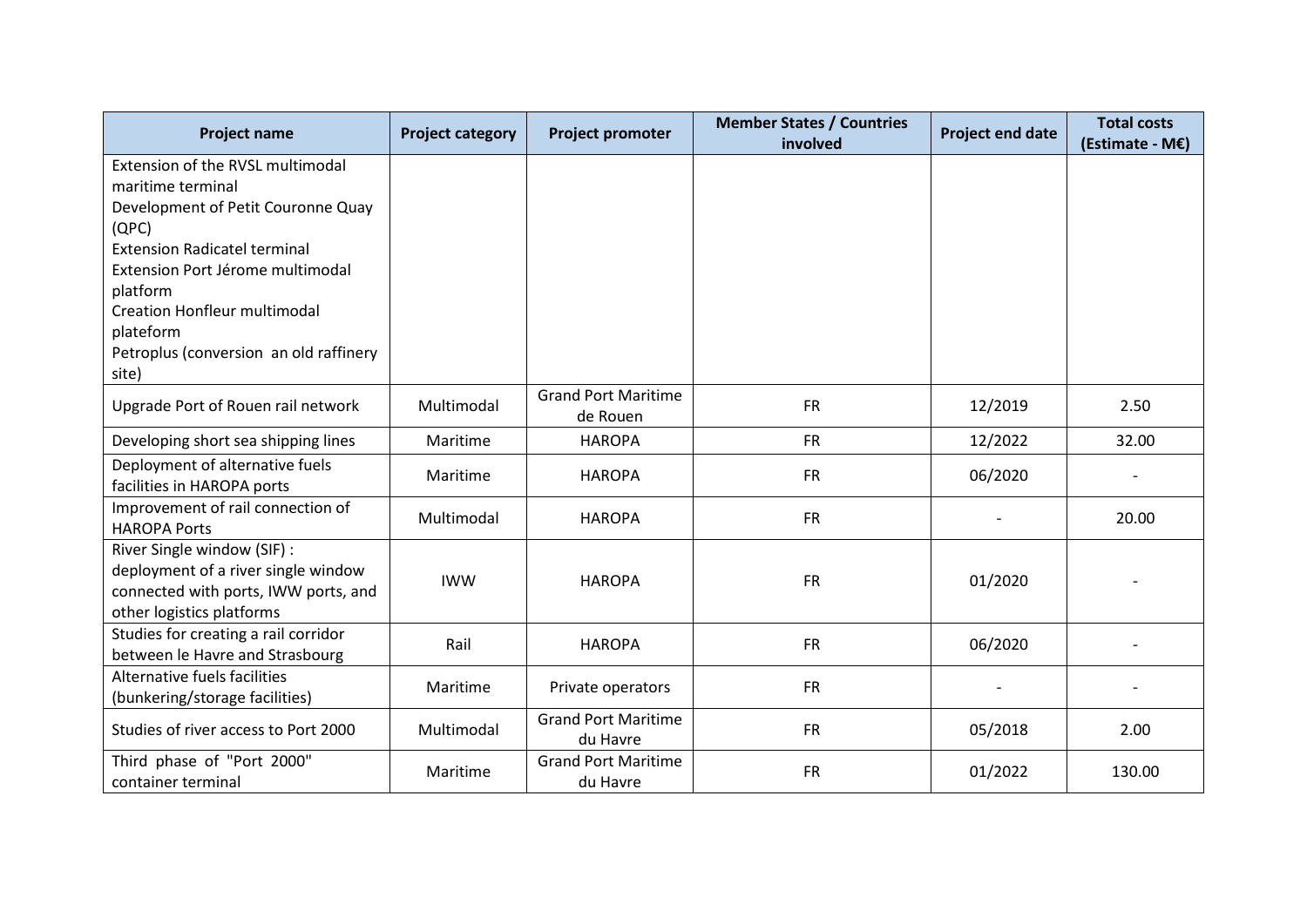| <b>Project name</b>                                                                                                                      | <b>Project category</b> | <b>Project promoter</b>                   | <b>Member States / Countries</b><br>involved | <b>Project end date</b> | <b>Total costs</b><br>(Estimate - M€) |  |  |  |  |
|------------------------------------------------------------------------------------------------------------------------------------------|-------------------------|-------------------------------------------|----------------------------------------------|-------------------------|---------------------------------------|--|--|--|--|
| Upgrade and availability improvement<br>of Tancarville locks                                                                             | <b>IWW</b>              | <b>Grand Port Maritime</b><br>du Havre    | <b>FR</b>                                    | 12/2019                 | 15.00                                 |  |  |  |  |
| Upgrade and extension of Asie-Osaka<br>container terminal                                                                                | Maritime                | <b>Grand Port Maritime</b><br>du Havre    | <b>FR</b>                                    | 06/2022                 | 110.00                                |  |  |  |  |
| Works of river access to Port 2000                                                                                                       | Multimodal              | <b>Grand Port Maritime</b><br>du Havre    | <b>FR</b>                                    | 01/2023                 | 98.00                                 |  |  |  |  |
| PEEPOS green transport :<br>development of alternative fuel<br>facilities (LNG/NGV/electricity) for ship<br>bunkering and road transport | Maritime                | <b>Grand Port Maritime</b><br>de Bordeaux | <b>FR</b>                                    |                         | 36.00                                 |  |  |  |  |
| Gironde XL - Dredging and innovative<br>navigation                                                                                       | Maritime                | <b>Grand Port Maritime</b><br>de Bordeaux | <b>FR</b>                                    | 12/2017                 | 21.00                                 |  |  |  |  |
| Rail2Bordeaux - Rail connections to<br>the port of Bordeaux, maritime node<br>of the Atlantic Corridor                                   | Multimodal              | <b>Grand Port Maritime</b><br>de Bordeaux | <b>FR</b>                                    | 06/2018                 | 40.55                                 |  |  |  |  |
| Build up the TCSO -A multimodal<br>integrated logistic platform connecting<br>the port of Bordeaux to its hinterland                     | Maritime                | <b>Grand Port Maritime</b><br>de Bordeaux | <b>FR</b>                                    |                         | 25.00                                 |  |  |  |  |
| VI.GIE phase 1 - Spread and accelerate<br>the use of ICT applications in smaller<br>ports                                                | Maritime                | <b>Grand Port Maritime</b><br>de Bordeaux | <b>FR</b>                                    |                         | 1.24                                  |  |  |  |  |
| Project for the improvement of public<br>transport services to Merignac Airport<br>from Bordeaux centre                                  | Multimodal              | <b>Bordeaux Metropole</b>                 | <b>FR</b>                                    |                         | 3.94                                  |  |  |  |  |
| <b>GERMANY</b>                                                                                                                           |                         |                                           |                                              |                         |                                       |  |  |  |  |
| ABS Ludwigshafen-Saarbrücken                                                                                                             | Rail                    | <b>BMVI</b> (DB Netz)                     | DE                                           | 12/2018                 | 634.00                                |  |  |  |  |
| Saarbrücken - Ludwigshafen -<br>Mannheim: rail noise                                                                                     | Rail                    | <b>BMVI</b> (DB Netz)                     | DE                                           | 12/2030                 |                                       |  |  |  |  |
| Upgraded line 23 Saarbrucken-                                                                                                            | Rail                    | <b>BMVI</b> (DB Netz)                     | DE                                           | 12/2020                 | 128.87                                |  |  |  |  |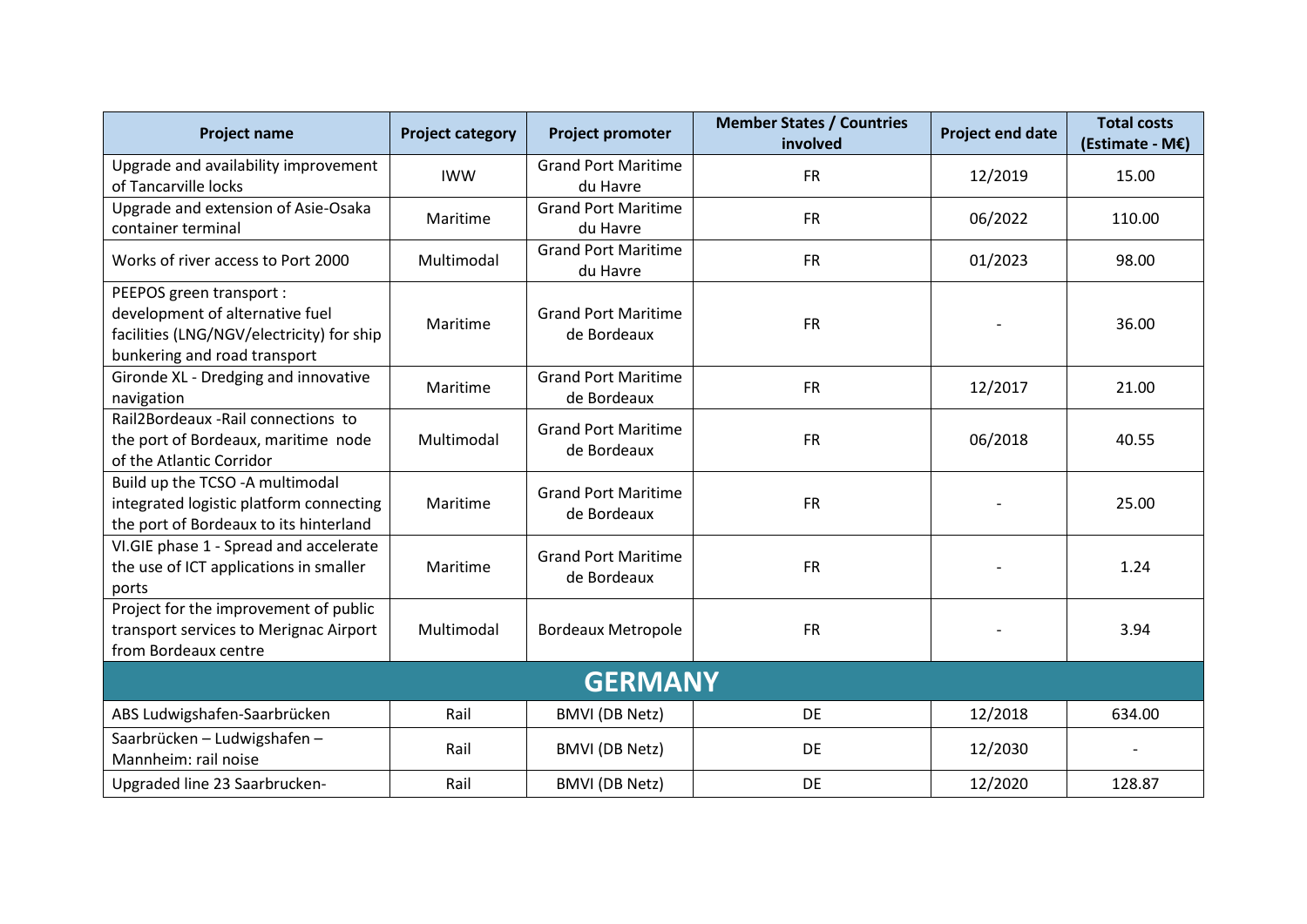| <b>Project name</b>                                                                                                                                  | <b>Project category</b> | <b>Project promoter</b>                   | <b>Member States / Countries</b><br>involved | <b>Project end date</b> | <b>Total costs</b><br>(Estimate - M€) |  |  |  |  |
|------------------------------------------------------------------------------------------------------------------------------------------------------|-------------------------|-------------------------------------------|----------------------------------------------|-------------------------|---------------------------------------|--|--|--|--|
| Ludwigshafen, upgrade of Neustadt-<br>Bohl-Iggelheim and Landstuhl-<br>Kaiserslautern sections                                                       |                         |                                           |                                              |                         |                                       |  |  |  |  |
| <b>MULTI-CORRIDOR AND MULTI-COUNTRY</b>                                                                                                              |                         |                                           |                                              |                         |                                       |  |  |  |  |
| Bobadilla - Algeciras. Conventional rail<br>line. Electrification 25KV AC                                                                            | Rail                    | Grupo Fomento                             | ES                                           | 12/2020                 | 81.55                                 |  |  |  |  |
| Madrid-Alcázar-Córdoba-Algeciras.<br>Conventional rail line. Interoperable<br>sidetracks to allow train length 740m                                  | Rail                    | Grupo Fomento                             | ES                                           | 12/2020                 | 17.85                                 |  |  |  |  |
| Algeciras - Villaverde Bajo.<br>Implementation of UIC track gauge                                                                                    | Rail                    | Grupo Fomento                             | ES                                           | 12/2030                 | 500.00                                |  |  |  |  |
| Madrid - Algeciras conventional rail<br>line: Almoraima Bypass and San Roque<br><b>RRT</b>                                                           | Rail                    | Grupo Fomento +<br>Regional<br>Government | ES                                           | 12/2030                 | 27.30                                 |  |  |  |  |
| Madrid - Algeciras line. Conventional<br>rail line. San Cristobal - Villaverde bajo<br>- Pitis railway track for freight                             | Rail                    | Grupo Fomento                             | ES                                           | 12/2030                 | 500.00                                |  |  |  |  |
| Atocha - Chamartín connection (1st<br>phase - systems and 2nd phase).3rd<br>and 4th tracks Atocha - Torrejón de<br>Velasco systems). New connections | Rail                    | Grupo Fomento                             | ES                                           | 12/2020                 | 372.73                                |  |  |  |  |
| HS line Madrid - Sevilla. Upgrade                                                                                                                    | Rail                    | Grupo Fomento                             | ES                                           | 12/2020                 | 273.60                                |  |  |  |  |
| Universal Accessibility in Passenger<br><b>Stations</b>                                                                                              | Rail                    | Grupo Fomento                             | <b>ES</b>                                    | 12/2020                 | 5.12                                  |  |  |  |  |
| Upgrade of on board ERTMS                                                                                                                            | Rail ERTMS              | Grupo Fomento                             | <b>ES</b>                                    | 12/2020                 | 164.00                                |  |  |  |  |
| Conventional rail line Madrid-Alcázar-<br>Córdoba-Algeciras. Implementation of<br><b>ERTMS</b>                                                       | <b>Rail ERTMS</b>       | Grupo Fomento                             | ES                                           | 12/2030                 | 9.10                                  |  |  |  |  |
| Upgrade of all Spanish High Speed                                                                                                                    | Rail ERTMS              | Grupo Fomento                             | ES                                           | 12/2020                 | 8.38                                  |  |  |  |  |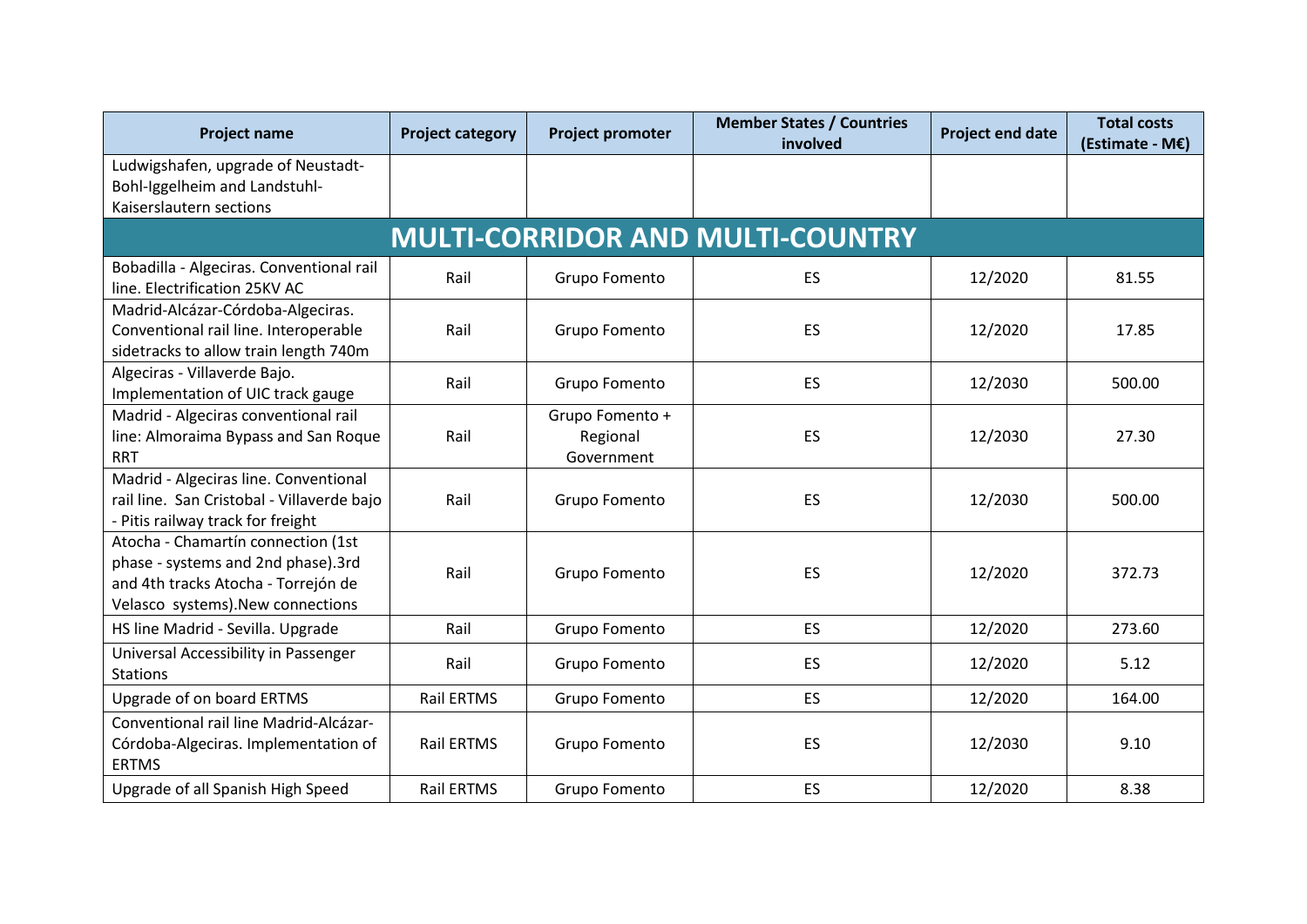| <b>Project name</b>                                                                                                                    | <b>Project category</b> | Project promoter                                      | <b>Member States / Countries</b><br>involved | <b>Project end date</b> | <b>Total costs</b><br>(Estimate - M€) |
|----------------------------------------------------------------------------------------------------------------------------------------|-------------------------|-------------------------------------------------------|----------------------------------------------|-------------------------|---------------------------------------|
| Lines to version 2.3.0.d. of ERTMS<br>(ETCS+GSMR) 2nd Phase                                                                            |                         |                                                       |                                              |                         |                                       |
| ERTMS deployment in Madrid node<br>(common for ATL-MED)                                                                                | <b>Rail ERTMS</b>       | Grupo Fomento                                         | <b>ES</b>                                    | 12/2020                 |                                       |
| <b>ERTMS deployment on Madrid and</b><br>Barcelona commuter lines                                                                      | <b>Rail ERTMS</b>       | Grupo Fomento                                         | ES.                                          | 12/2030                 | 10.40                                 |
| Development of the maritime<br>dimension of the corridor                                                                               | MoS                     | Grupo Fomento                                         | ES.                                          | 12/2025                 |                                       |
| Madrid-Vicálvaro RRT.<br>Implementation UIC to Vicálvaro and<br>Abroñigal RRTs                                                         | Multimodal              | Grupo Fomento                                         | ES                                           | 12/2030                 | 500.00                                |
| Madrid-Coslada RRT                                                                                                                     | Multimodal              | Puerto Seco de<br>Madrid                              | <b>ES</b>                                    | 12/2030                 | 50.00                                 |
| Córdoba RRT: upgrading of last mile<br>rail connection (UIC gauge)                                                                     | Multimodal              | Grupo Fomento                                         | ES.                                          | 12/2030                 |                                       |
| Antequera RRT Logistic Area                                                                                                            | Multimodal              | Regional<br>Government                                | ES                                           | 12/2020                 | 30.00                                 |
| High Speed Rail Access to Madrid<br>Barajas Airport (Chamartín - Barajas)<br>and renewal of sidetracks in<br>Chamartín Railway Station | Airport                 | Grupo Fomento                                         | ES                                           | 12/2030                 | 1.68                                  |
| Project of realignment of road traffic<br>in the accesses to Madrid                                                                    | Road                    | Grupo Fomento                                         | ES.                                          | 12/2020                 | 3.14                                  |
| SE-40. Ring road of Sevilla.                                                                                                           | Road                    | Grupo Fomento                                         | <b>ES</b>                                    | 12/2030                 |                                       |
| <b>Repsol Security Parking</b>                                                                                                         | Road                    | Repsol Comercial de<br>Productos<br>Petroliferos S.A. | ES                                           | 12/2020                 | 1.50                                  |
| Implementing new tecnologies and<br>innovation in Algeciras Bay Port                                                                   | Innovation              | Grupo Fomento                                         | <b>ES</b>                                    | 12/2025                 | 100.00                                |
| Implementing clean fuels in all ports                                                                                                  | Innovation              | Grupo Fomento                                         | ES                                           | 12/2025                 |                                       |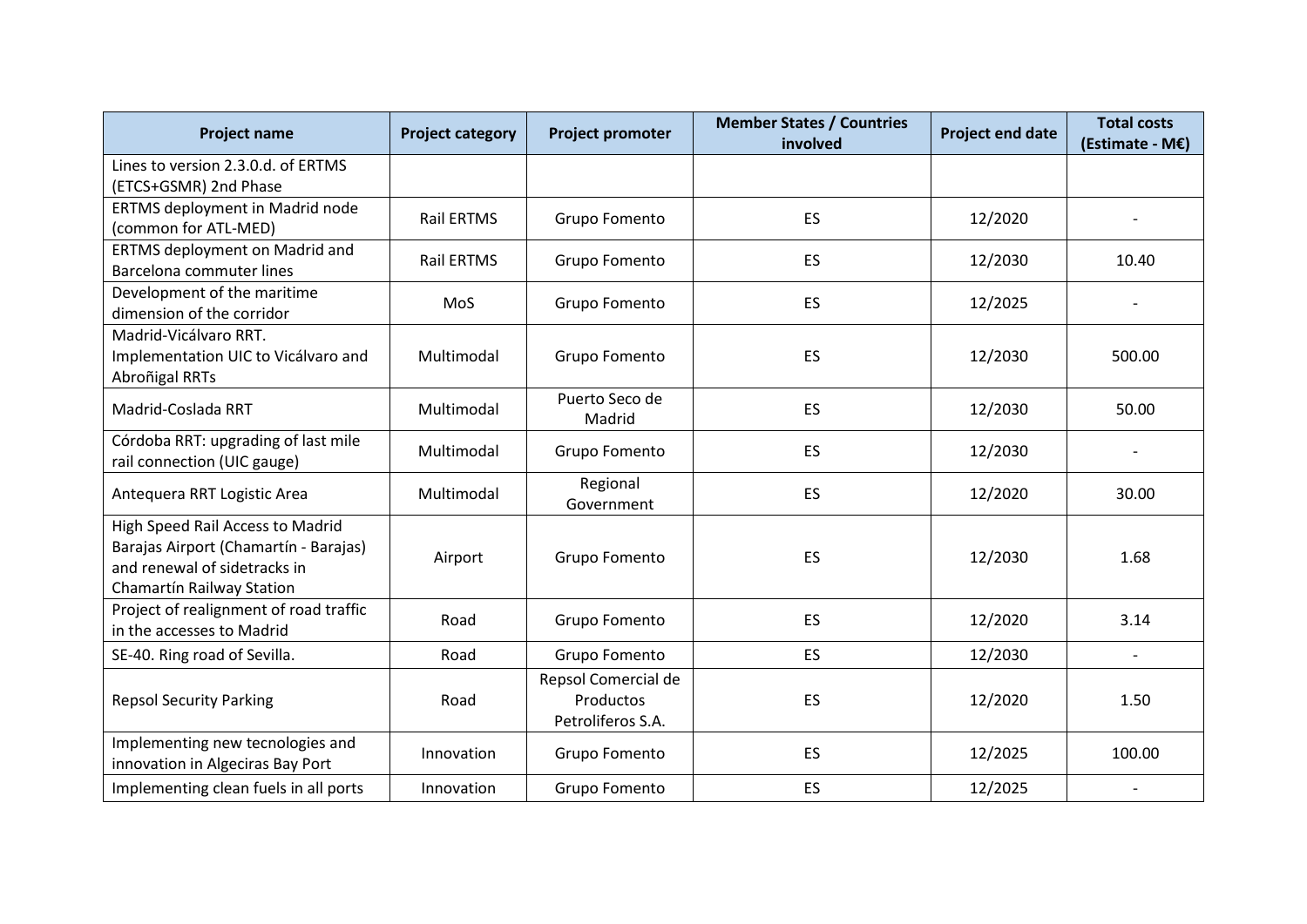| <b>Project name</b>                                                                                                                                                               | <b>Project category</b> | <b>Project promoter</b>                                | <b>Member States / Countries</b><br>involved | <b>Project end date</b> | <b>Total costs</b><br>(Estimate - M€) |
|-----------------------------------------------------------------------------------------------------------------------------------------------------------------------------------|-------------------------|--------------------------------------------------------|----------------------------------------------|-------------------------|---------------------------------------|
| Developing and upgrading port<br>maritime infrastructure in Algeciras<br><b>Bay Port</b>                                                                                          | Maritime                | Grupo Fomento                                          | ES                                           | 12/2030                 | 930.00                                |
| Algeciras Bay Port: upgrading of road<br>and rail last mile connections                                                                                                           | Maritime                | Grupo Fomento                                          | ES                                           | 12/2030                 | 204.10                                |
| Developing and upgrading freight rail<br>road terminals in Algeciras Bay Port                                                                                                     | Maritime                | Grupo Fomento                                          | ES                                           | 12/2020                 | 25.45                                 |
| LNG Technologies and Innovation for<br>Maritime Transport for the Promotion<br>of Sustainability, Multimodality and<br>the Efficiency of the Network (GAINN<br>4 SHIP INNOVATION) | Innovation              | Fundacion<br>Valenciaport                              | ES                                           | 12/2018                 | 15.03                                 |
| Viability analysis on the harmonization<br>of common data type categories for<br>the road and public transport network<br>(HARMONY)                                               | Innovation              | Indra Sistemas S.A.                                    | ES                                           | 10/2018                 | 1.28                                  |
| Masterplan for OPS in Spanish ports                                                                                                                                               | Maritime                | Grupo Fomento                                          | ES.                                          | 12/2019                 | 6.70                                  |
| Boosting Energy Sustainable fuels for<br>freight Transport in European<br>motorWays (BESTWay)                                                                                     | Innovation              | <b>Gas Natural Servicios</b><br>S.D.G, SA              | ES/FR                                        | 06/2018                 | 7.71                                  |
| <b>CIRVE Project</b>                                                                                                                                                              | Innovation              | IBIL, Gestor de Carga<br>de Vehiculo Electrico<br>S.A. | ES/FR/PT                                     | 12/2020                 | 3.52                                  |
| Low-noise and low-carbon freight<br>delivery for Postal Operators to ensure<br>last mile connections through<br>optimized urban and long distance<br>transport                    | Innovation              | Sociedad Estatal de<br>Correos y Telegrafos<br>S.A.    | ES                                           | 30/6/19                 | 2.07                                  |
| SOLRED C-ITS Monitoring NetObra<br>(SolC-ITS)                                                                                                                                     | Innovation              | SOLRED, S.A.                                           | ES                                           | 06/2019                 | 1.81                                  |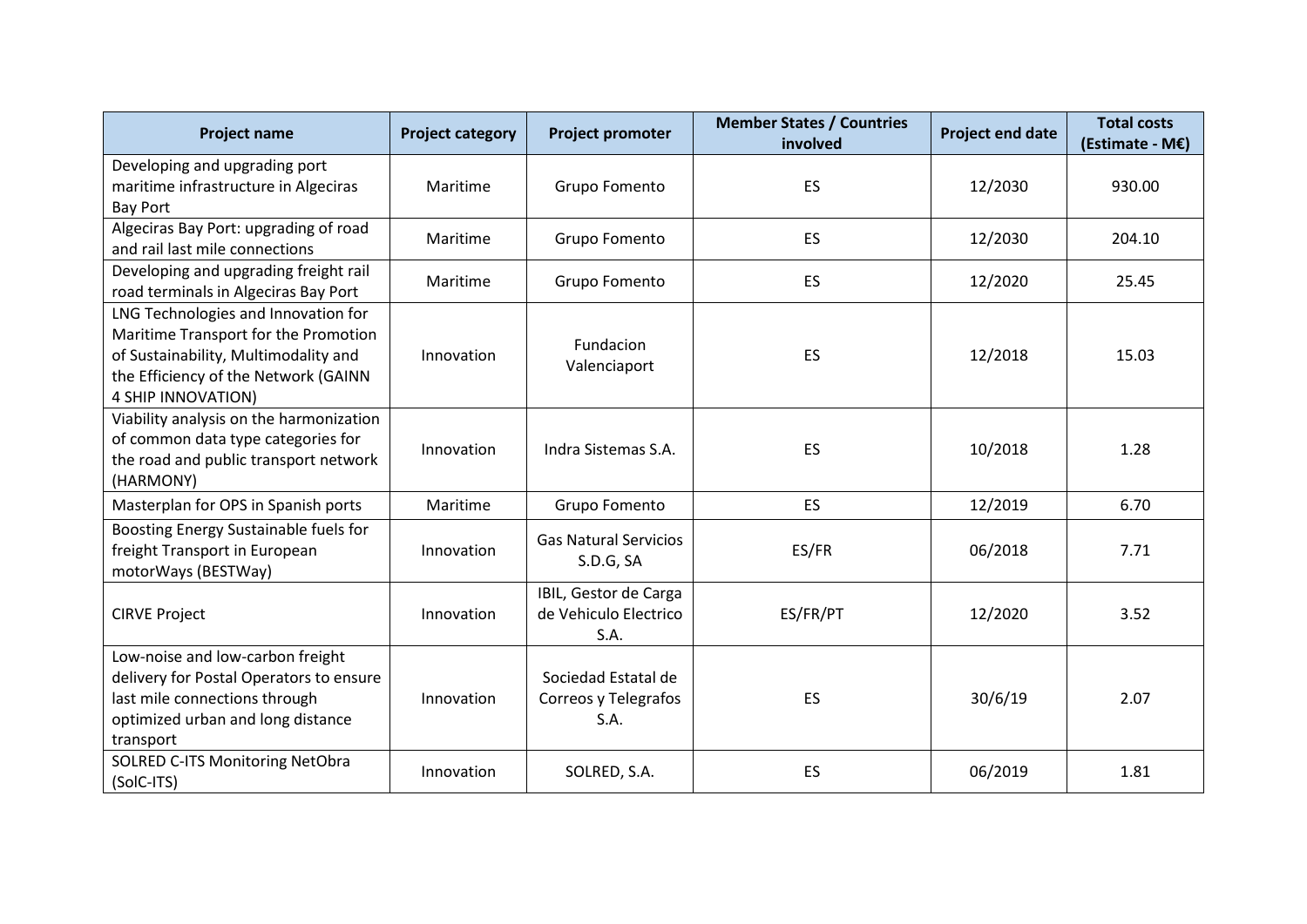| <b>Project name</b>                                                                                                                                         | <b>Project category</b> | Project promoter                        | <b>Member States / Countries</b><br>involved | <b>Project end date</b> | <b>Total costs</b><br>(Estimate - M€) |
|-------------------------------------------------------------------------------------------------------------------------------------------------------------|-------------------------|-----------------------------------------|----------------------------------------------|-------------------------|---------------------------------------|
| Automatic Standard/Iberian gauge<br>changing system on tracks and freight<br>wagons                                                                         | Rail                    | MoT                                     | ES                                           |                         | 4.63                                  |
| C-ROADs ES. Plataforma coordinación<br>sistemas ITS                                                                                                         | Road                    | Grupo Fomento                           | ES                                           |                         | 20.72                                 |
| Railway connection of four freight<br>terminals along the<br>Mediterranean Corridor in Spain                                                                | Multimodal              | MoT                                     | <b>ES</b>                                    |                         | 23.11                                 |
| <b>ECOGATE Improvement of the</b><br>conventional and renewable natural<br>gas market for road and rail transport<br>in the EU through innovative solutions | Innovation              | various                                 | ES                                           |                         | 29.52                                 |
| <b>AUTOCITS: REGULATION Estudio FOR</b><br>INTEROPERABILITY IN THE ADOPTION<br>THE AUTONOMOUS DRIVING IN<br><b>EUROPEAN URBAN NODES</b>                     | Innovation              | <b>VARIOUS</b>                          | ES/FR/PT                                     | 12/2018                 | 1.50                                  |
| Iberian Regions of the Atlantic and<br>Mediterranean Corridors: urban-<br>interurban interfaces for improving<br>last-mile services                         | Multimodal              | Universidad<br>Politecnica de<br>Madrid | ES / PT                                      |                         | 1.00                                  |
| <b>CORE LNGas hive - Core Network</b><br><b>Corridors and Liquiefied Natural Gas</b>                                                                        | Innovation              | Enagas Transporte,<br>S.A.U.            | ES/PT                                        | 12/2020                 | 33.30                                 |
| MedTIS II                                                                                                                                                   | Road                    | <b>ASFA</b>                             | ES/FR/IT/PT                                  | 12/2018                 | 11.31                                 |
| Deployment of hydrogen refuelling<br>infrastructure for road transport in the<br>Iberian Peninsula                                                          | Innovation              | various                                 | ES                                           |                         | 15.34                                 |
| Expansion of acceptance of VIA T in<br>France road network. Atlantic Corridor<br>Road network                                                               | Road                    | Grupo Fomento                           | ES / FR                                      | 12/2030                 |                                       |
| MEDAS 3.0 - Greening the automotive                                                                                                                         | Rail                    | DB Schenker Rail AG                     | DE, FR, ES                                   | 12/2016                 | 5.30                                  |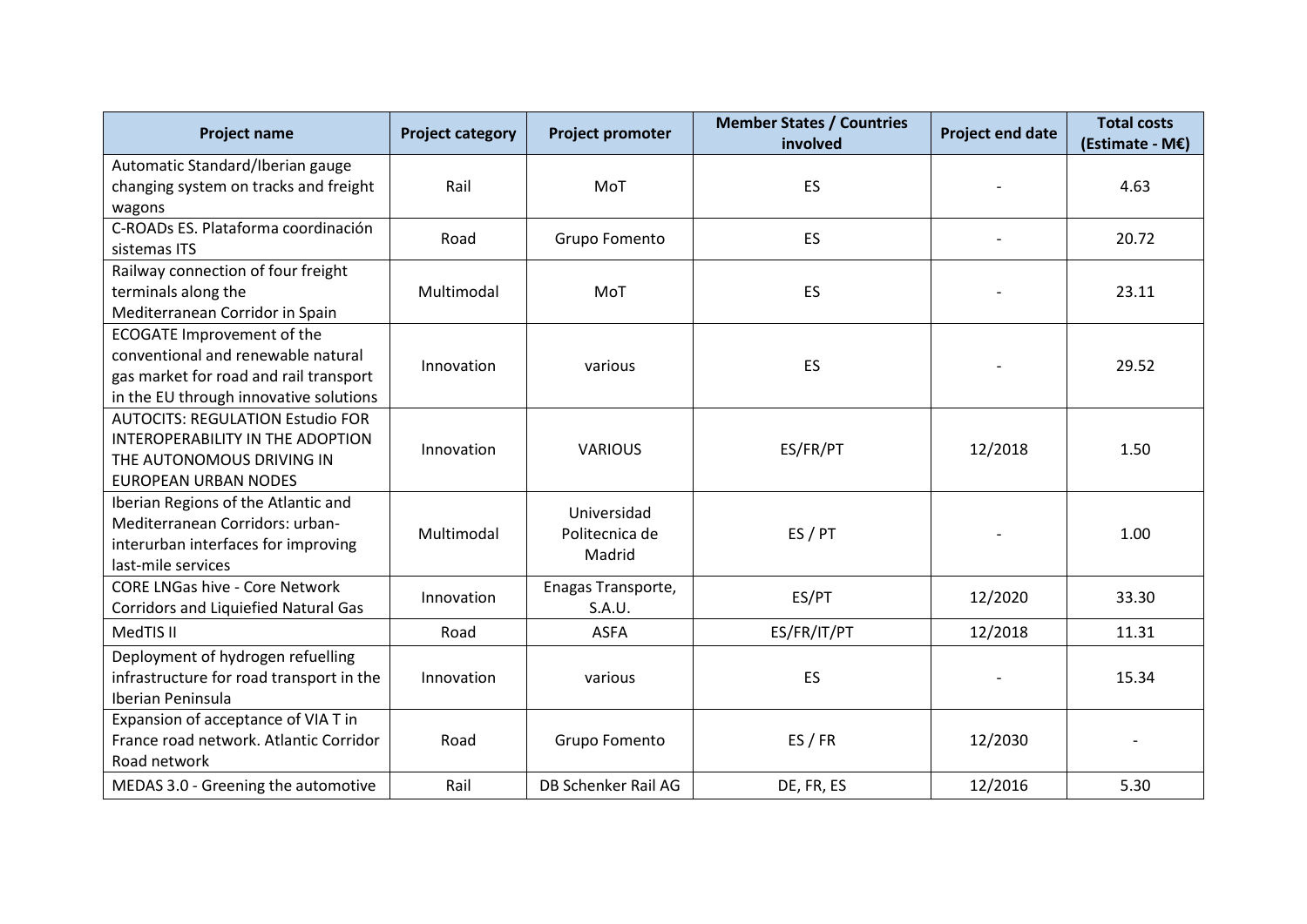| <b>Project name</b>                                                                                                            | <b>Project category</b> | <b>Project promoter</b>                                                 | <b>Member States / Countries</b><br>involved | <b>Project end date</b>  | <b>Total costs</b><br>(Estimate - M€) |
|--------------------------------------------------------------------------------------------------------------------------------|-------------------------|-------------------------------------------------------------------------|----------------------------------------------|--------------------------|---------------------------------------|
| supply chain by a sustainable 'just in<br>time' Mediterranean rail shuttle<br>service                                          |                         |                                                                         |                                              |                          |                                       |
| Development of Rail Freight Corridor<br>Atlantic                                                                               | Rail                    | <b>GEIE Corridor</b><br>Ferroviaire de<br>Marchandises<br>4 - GEIE CFM4 | DE / ES / FR / PT                            | 12/2020                  | 6.12                                  |
| LL Retrofit 16000 - Retrofitting rolling<br>stock with composite brake blocks to<br>reduce noise in densely populated<br>areas | Rail                    | DB Schenker Rail AG                                                     | DE                                           | 12/2016                  | 28.13                                 |
| e-Freight Implementation Action (e-<br>Impact)                                                                                 | Innovation              | Administracao do<br>Porto de Lisboa, S.A.                               | PT/IT/PL                                     | 06/2017                  | 3.90                                  |
| CALLSSIBA_CORREDOR ATLÁNTICO<br>LOGÍSTICO LISBOA-SETÚBAL-SINES-<br><b>BADAJOZ</b> (previous CILSIBA)                           | Multimodal              | APS, APL, APSS, PLSWE                                                   | PT/ES                                        | 12/2019                  | 2.84                                  |
| Rail complex Hendaye-Irun upgrade                                                                                              | Rail                    | <b>SNCF RESEAU</b>                                                      | ES / FR                                      | $ \,$                    | $-$                                   |
| Sustainable LNG Operations for Ports<br>and Shipping - Innovative Pilot Actions<br>(GAINN4MOS)                                 | Maritime                | Fundacion<br>Valenciaport                                               | ES, FR, HR, IT, PT, SI                       | 09/2019                  | 10.27                                 |
| Arc Atlantique Corridor Phase II                                                                                               | Road                    | UK Department for<br>Transport                                          | BE/ES/FR/IR/NL/UK                            | 12/2017                  | 16.41                                 |
| Arc Atlantique. Fase 3                                                                                                         | Road                    | <b>VARIOUS</b>                                                          | ES, PT, FR, UK, IE, BE                       | $\sim$                   | 7.33                                  |
| MedTIS III- Overall Project                                                                                                    | Road                    | FR ASFA(C)<br>MIT (NCP)                                                 | (IT/ ES) /PT/ES/FR/                          | 12/2020                  | 70.53                                 |
| Connect2LNG: Develop LNG powered<br>freight market on medium or long<br>distances from the perspective of<br>cargo owners.     | Road                    | Unilever Europe<br>Business B.V.                                        | DE, BE, FR                                   | 09/2018                  | 9.09                                  |
| Freighture: an innovative tracking                                                                                             | Innovation              | Transportes                                                             | ES / FR                                      | $\overline{\phantom{a}}$ | 1.63                                  |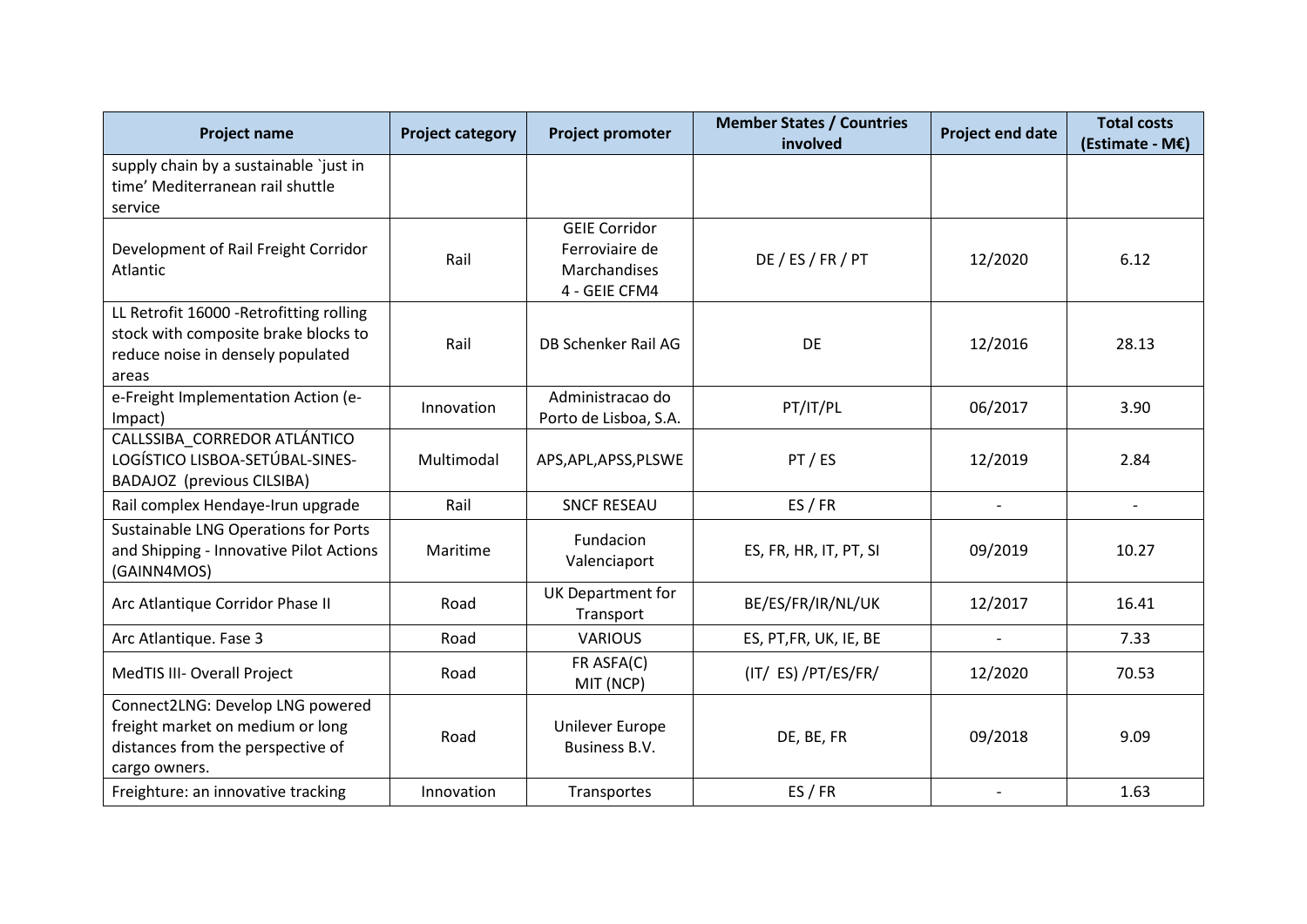| <b>Project name</b>                                                                                                    | <b>Project category</b> | <b>Project promoter</b>                                                                           | <b>Member States / Countries</b><br>involved | <b>Project end date</b>      | <b>Total costs</b><br>(Estimate - M€) |
|------------------------------------------------------------------------------------------------------------------------|-------------------------|---------------------------------------------------------------------------------------------------|----------------------------------------------|------------------------------|---------------------------------------|
| system for mobile transport assets                                                                                     |                         | Ferroviarios                                                                                      |                                              |                              |                                       |
| and freight                                                                                                            |                         | Especiales, S.A.                                                                                  |                                              |                              |                                       |
| Iberian Rail Motorway                                                                                                  | Multimodal              | <b>VIIA</b>                                                                                       | ES / PT                                      | $\overline{\phantom{a}}$     | $\blacksquare$                        |
| S/F SamueLNG for a blue Atlantic arch                                                                                  | MoS                     | <b>GIE Dragages-Ports</b>                                                                         | ES/FR                                        | 06/2019                      | 3.27                                  |
| Mannheim node, upgrade of railway<br>infrastructure (2nd stage)                                                        | Rail                    | <b>BMVI</b> (DB Netz)                                                                             | DE                                           | $(1)$ 2017<br>$(2)-(5)$ open | 160.00                                |
| Ludwigshafen: IWW port / capacity<br>enlargement                                                                       | <b>IWW</b>              | Hafenbetriebe<br>Ludwigshafen am<br><b>Rhein GmbH</b><br>Hafenbetriebe<br>Rheinland-Pfalz<br>GmbH | DE                                           | 12/2018                      | 16.00                                 |
| Ludwigshafen: IWW port / road access<br>last mile                                                                      | <b>IWW</b>              | Hafenbetriebe<br>Ludwigshafen am<br><b>Rhein GmbH</b><br>Hafenbetriebe<br>Rheinland-Pfalz<br>GmbH | DE                                           | 12/2018                      | 15.00                                 |
| Design and eguipment of ERTMS for<br>six cross-border sections and three<br>gap closings                               | <b>Rail ERTMS</b>       | <b>BMVI</b>                                                                                       | DE                                           | 12/2020                      | 55.20                                 |
| LNG for shipping and logistics in<br>Europe                                                                            | Innovation              | LIQUIND 24/7 GmbH                                                                                 | DE                                           | 07/2018                      | 12.00                                 |
| Upgrade of track to increase speeds<br>and to add a third track between<br>Ludwigshafen-Saarbrücken-Forbach<br>(DE/FR) | Rail                    | Ministerium für<br>Wirtschaft, Arbeit,<br>Energie und Verkehr<br>des Saarlandes                   | DE / FR                                      | 12/2030                      | 881.00                                |
| LNG4Trucks                                                                                                             | Innovation              | <b>Uniper LNG</b><br>Kraftstoff GmbH                                                              | BE, DE, FR, PL                               |                              | 57.90                                 |
| TRAXX AC2 Baseline 3 standardised                                                                                      | Rail ERTMS              | Deutsche Bahn AG                                                                                  | DE, LU, SE, UK                               |                              | 26.70                                 |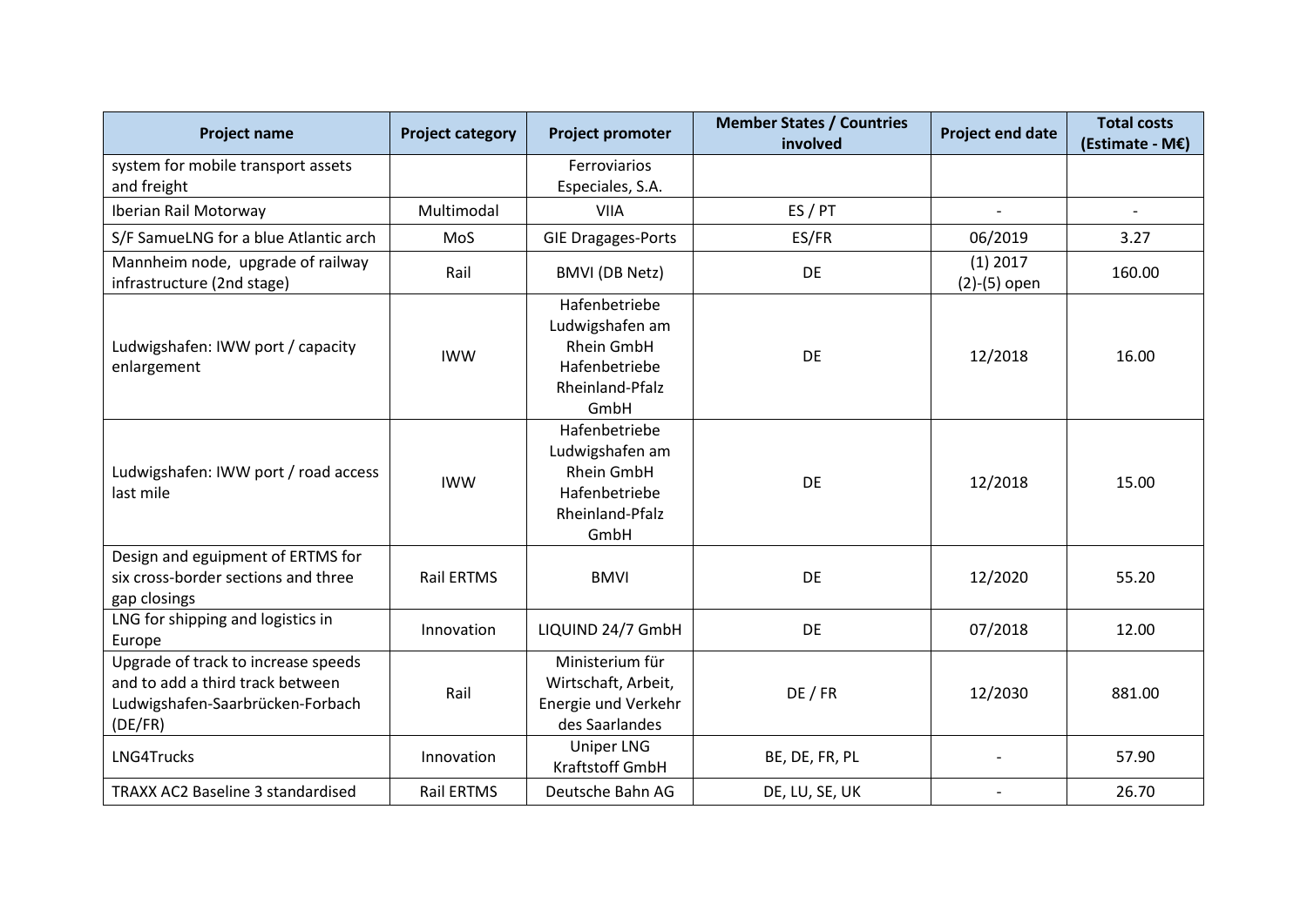| <b>Project name</b>                                                                                              | <b>Project category</b> | Project promoter                                             | <b>Member States / Countries</b><br>involved | <b>Project end date</b>  | <b>Total costs</b><br>(Estimate - M€) |
|------------------------------------------------------------------------------------------------------------------|-------------------------|--------------------------------------------------------------|----------------------------------------------|--------------------------|---------------------------------------|
| ETCS on-board unit prototyping                                                                                   |                         |                                                              |                                              |                          |                                       |
| Prolongation of sidings for 740m trains                                                                          | Rail                    | DB Netz                                                      | <b>DE</b>                                    | $\overline{\phantom{0}}$ |                                       |
| Upgrade and modernisation as well as<br>capacity enhancement of bridges                                          | Rail                    | <b>DB Netz</b>                                               | DE                                           |                          |                                       |
| Upgrade and modernisation as well as<br>stabilisation and insuring of capacity<br>for electronical interlockings | Rail                    | <b>DB Netz</b>                                               | DE                                           |                          |                                       |
| <b>ULTRA-E</b>                                                                                                   | Innovation              | Allego BV                                                    | AT, BE, DE, NL                               | 12/2018                  | 19.87                                 |
| Node extension Frankfurt, Hamburg,<br>Köln, Mannheim, München +<br>Hannover, Bremen                              | Rail                    | <b>BMVI</b> (DB Netz)                                        | DE                                           | 12/2030                  | 2,500.00                              |
| Rail facilities for Rail Undertakings                                                                            | Rail                    | <b>DB Netz</b>                                               | <b>DE</b>                                    |                          |                                       |
| Deployment of ETCS prototype<br>eguipment on crossborder shunting<br>locomotives                                 | <b>Rail ERTMS</b>       | <b>Vossloh Locomotives</b><br>GmbH                           | DE, FR                                       |                          | 10.10                                 |
| Design and eguipment of ERTMS<br>required by Regulation EU 2017/6<br>(EDP)                                       | <b>Rail ERTMS</b>       | <b>EU Commission</b>                                         | EU                                           |                          |                                       |
| Iberian North European Corridor<br>Multimodal capacity increase (INEC)                                           | Multimodal              | Port Authority of<br>Bilbao                                  | ES, SE                                       |                          | 45.22                                 |
| Fast-E (DE/BE)                                                                                                   | Innovation              | Allego GmbH<br>(coordinating<br>applicant)                   | BE, DE, FR                                   | 09/2017                  | 17.52                                 |
| <b>InterCor</b>                                                                                                  | Road                    | <b>ERTICO - ITS Europe</b>                                   | BE, FR, NL, UK                               | 05/2019                  | 30.00                                 |
| <b>Blue CityLink</b>                                                                                             | Innovation              | Air Liquide Advanced<br><b>Business</b>                      | <b>FR</b>                                    |                          | 17.33                                 |
| TGV rail station at Paris Charles de<br>Gaulle Airport                                                           | Airport                 | Ministry of the<br>Environment, Energy<br>and Marine Affairs | <b>FR</b>                                    | 02/2019                  | 3.55                                  |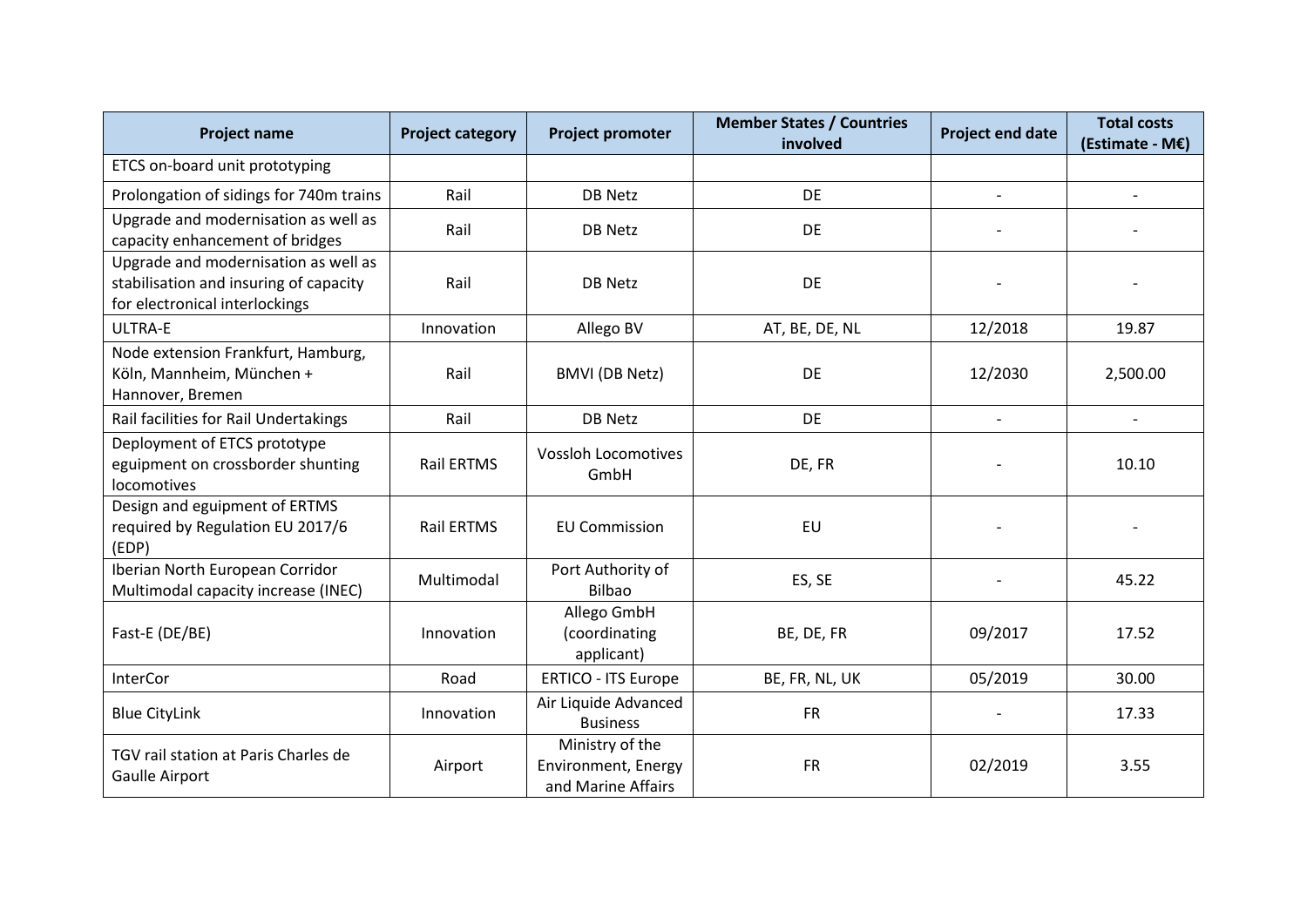| <b>Project name</b>                                                                                                                                                                                                                                    | <b>Project category</b> | <b>Project promoter</b>                                                       | <b>Member States / Countries</b><br>involved | <b>Project end date</b> | <b>Total costs</b><br>(Estimate - M€) |
|--------------------------------------------------------------------------------------------------------------------------------------------------------------------------------------------------------------------------------------------------------|-------------------------|-------------------------------------------------------------------------------|----------------------------------------------|-------------------------|---------------------------------------|
| Alternative Fuels Infrastructures for<br>Vehicles by Engie (AFIVE)                                                                                                                                                                                     | Innovation              | <b>GNVERT</b>                                                                 | <b>FR</b>                                    |                         | 7.87                                  |
| <b>C-Roads France</b>                                                                                                                                                                                                                                  | Road                    | Ministere de<br>i'ecologie, du<br>developpement<br>durable et de<br>i'energie | <b>FR</b>                                    | 12/2020                 | 14.41                                 |
| ERTMS deployment on the Longuyon-<br><b>Basel line</b>                                                                                                                                                                                                 | <b>Rail ERTMS</b>       | <b>SNCF RESEAU</b>                                                            | <b>FR</b>                                    | 12/2021                 | 181.00                                |
| Metz node upgrade                                                                                                                                                                                                                                      | Rail                    | <b>SNCF RESEAU</b>                                                            | <b>FR</b>                                    | $\mathbf{r}$            | 40.00                                 |
| Reinforcement of electric supply in<br>Metz                                                                                                                                                                                                            | Rail                    | <b>SNCF RESEAU</b>                                                            | <b>FR</b>                                    | $\blacksquare$          | 20.00                                 |
| Loading gauge enhancement between<br>Metz and Strasbourg                                                                                                                                                                                               | Rail                    | <b>SNCF RESEAU</b>                                                            | <b>FR</b>                                    |                         |                                       |
| Strasbourg node upgrade (4th track<br>between Strasbourg and Vendenheim)                                                                                                                                                                               | Rail                    | <b>SNCF RESEAU</b>                                                            | <b>FR</b>                                    | 12/2019                 | 120.00                                |
| Strasbourg node upgrade (Strasbourg<br>station upgrade)                                                                                                                                                                                                | Rail                    | <b>SNCF RESEAU</b>                                                            | <b>FR</b>                                    |                         | 118.00                                |
| Reinforcement of electric supply in<br>Strasbourg                                                                                                                                                                                                      | Rail                    | <b>SNCF RESEAU</b>                                                            | <b>FR</b>                                    |                         | 30.00                                 |
| Pantograph interoperability: The<br>study will consist in studying on two<br>national routes the possibility to<br>implement the requirements of §7 of<br>the latest version of TSI ENE<br>concerning circulation of both<br>European pantograph head. | Rail                    | <b>SNCF RESEAU</b>                                                            | FR / DE                                      |                         | 0.30                                  |
| City port of Triel-sur-Seine                                                                                                                                                                                                                           | Multimodal              | Port Autonome de<br>Paris                                                     | <b>FR</b>                                    | 12/2022                 | 32.00                                 |
| Development of multimodal urban                                                                                                                                                                                                                        | Multimodal              | Port Autonome de                                                              | <b>FR</b>                                    | 12/2025                 |                                       |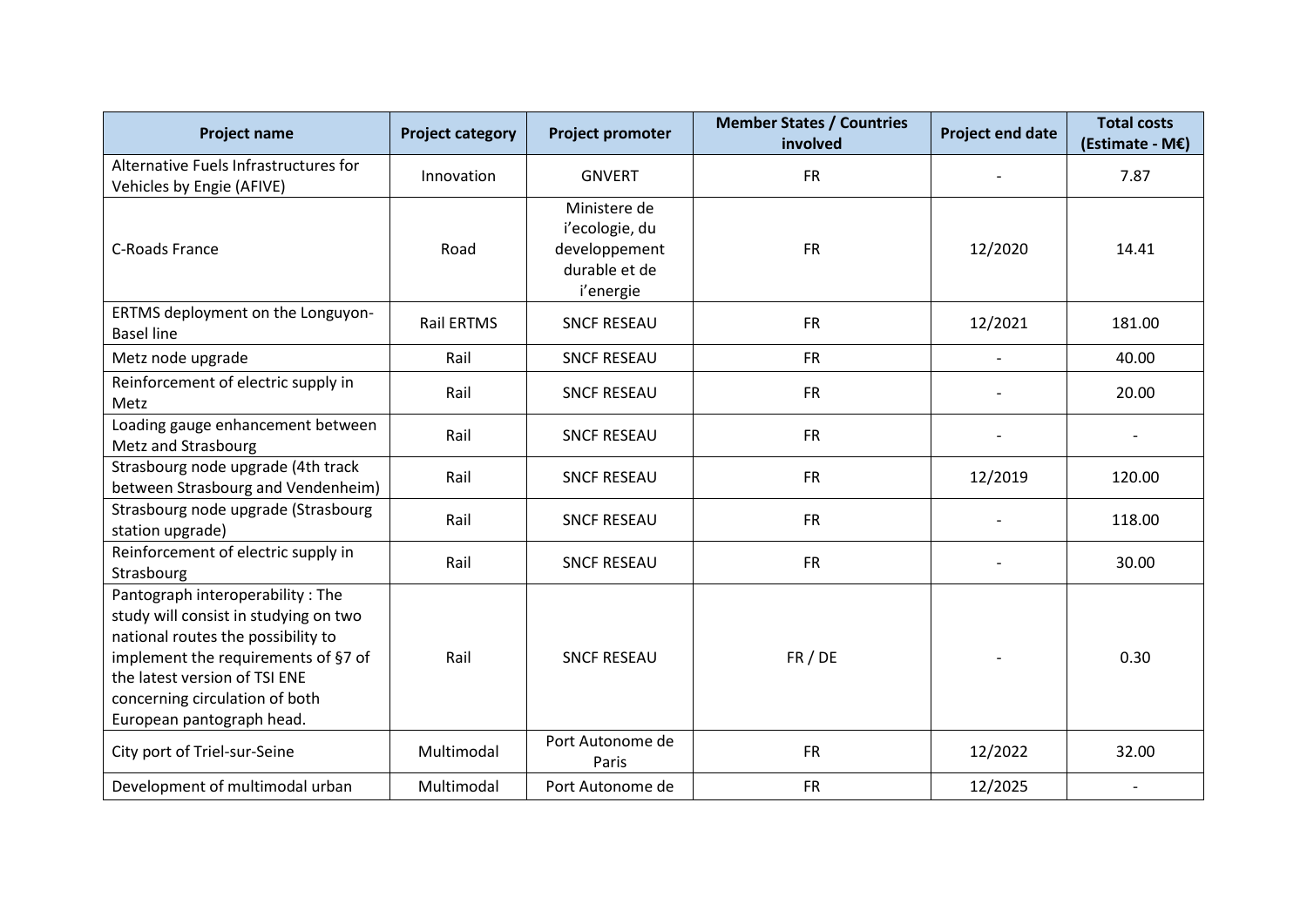| <b>Project name</b>                                                                                                                                                                         | <b>Project category</b> | <b>Project promoter</b>                                     | <b>Member States / Countries</b><br>involved | <b>Project end date</b> | <b>Total costs</b><br>(Estimate - M€) |
|---------------------------------------------------------------------------------------------------------------------------------------------------------------------------------------------|-------------------------|-------------------------------------------------------------|----------------------------------------------|-------------------------|---------------------------------------|
| logistics Centers inside Paris an in Paris<br>area                                                                                                                                          |                         | Paris                                                       |                                              |                         |                                       |
| Extension of the Limay multimodal<br>terminal                                                                                                                                               | Multimodal              | Port Autonome de<br>Paris                                   | <b>FR</b>                                    | 12/2022                 | 29.00                                 |
| Multimodal access to platforms of the<br>ports of Paris (including new road link<br>N406)                                                                                                   | Multimodal              | Port Autonome de<br>Paris / DRIEA                           | <b>FR</b>                                    | 12/2019                 | 85.00                                 |
| Paris Seine Métropole phase 1<br>(western part). Development of<br>aggregate products platform.                                                                                             | Multimodal              | Port Autonome de<br>Paris                                   | <b>FR</b>                                    | 12/2028                 | 110.00                                |
| Paris Seine Métropole phase 2<br>(eastern part). Development of<br>multimodal platform                                                                                                      | Multimodal              | Port Autonome de<br>Paris                                   | <b>FR</b>                                    | 12/2040                 |                                       |
| Studies to establish two ports on the<br>Seine - Port Seine Metropole Ouest<br>and l'Eco-port des 2 Rives de Seine                                                                          | Multimodal              | Port Autonome de<br>Paris                                   | <b>FR</b>                                    |                         |                                       |
| Increasing capacity at the Port du Rhin<br>station; Upgrading rail access to the<br>port; Upgrading signalling and points<br>equipments; Rail access to the port<br>from the German network | <b>IWW</b>              | Port Autonome de<br>Strasbourg                              | <b>FR</b>                                    | 12/2018                 | 6.00                                  |
| North road access to the port of<br>Strasbourg                                                                                                                                              | <b>IWW</b>              | Port Autonome de<br>Strasbourg                              | <b>FR</b>                                    | 01/2020                 | 15.75                                 |
| Increasing the size of entry locks to<br>the port                                                                                                                                           | <b>IWW</b>              | Port Autonome de<br>Strasbourg                              | <b>FR</b>                                    | 01/2020                 | 4.00                                  |
| New Multimodal Terminal of the Port<br>of Strasbourg / Lauterbourg site                                                                                                                     | <b>IWW</b>              | Port Autonome de<br>Strasbourg                              | <b>FR</b>                                    | 06/2018                 | 10,120.00                             |
| <b>Upper Rhine Ports: road accessibility</b><br>upgrade for inland port platforms                                                                                                           | <b>IWW</b>              | Port Autonome de<br>Strasbourg, Upper<br><b>Rhine Ports</b> | FR / DE / CH                                 | 01/2022                 | 93.00                                 |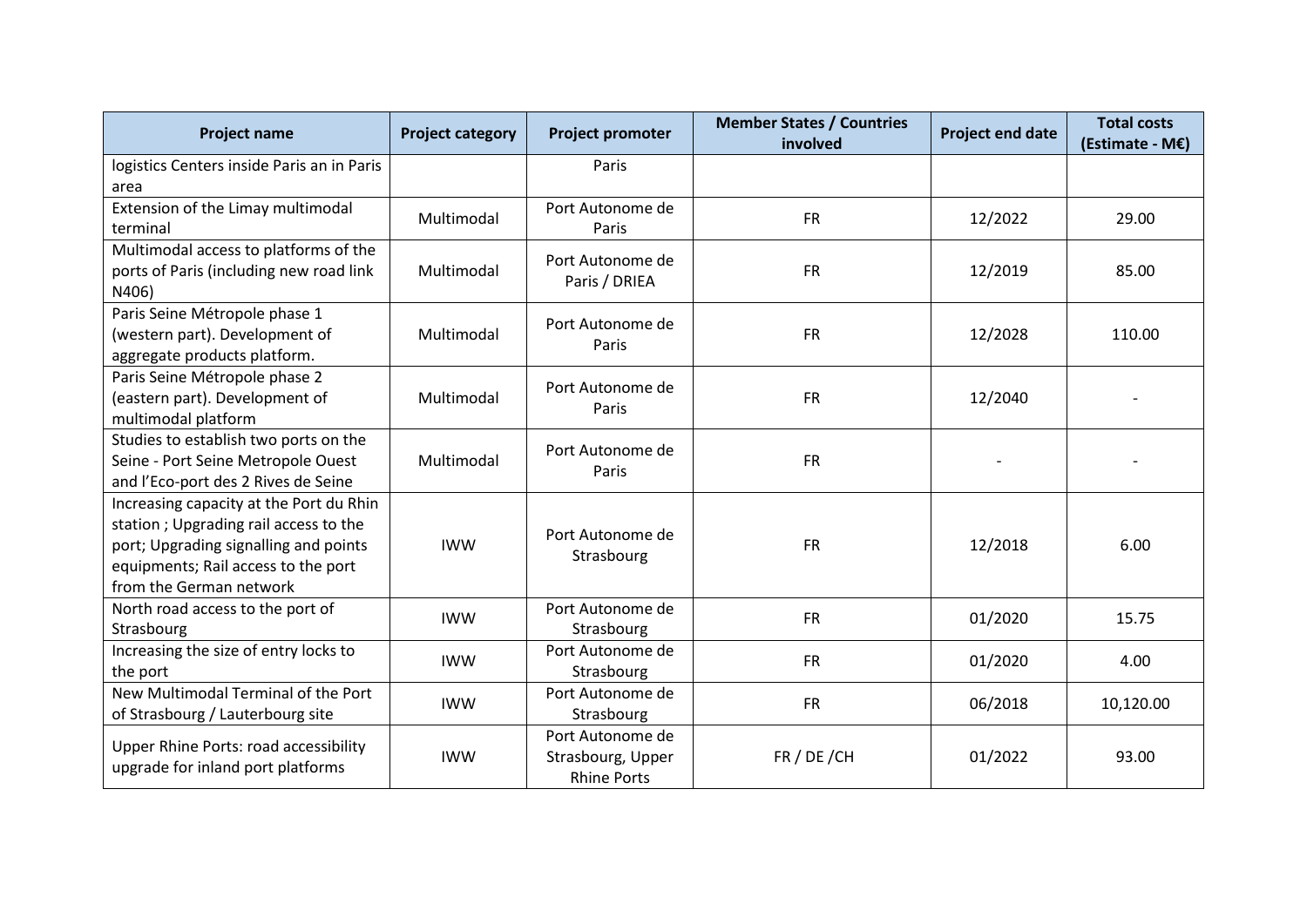| <b>Project name</b>                                                                                    | <b>Project category</b> | <b>Project promoter</b>                                                         | <b>Member States / Countries</b><br>involved                              | <b>Project end date</b>  | <b>Total costs</b><br>(Estimate - M€) |
|--------------------------------------------------------------------------------------------------------|-------------------------|---------------------------------------------------------------------------------|---------------------------------------------------------------------------|--------------------------|---------------------------------------|
| <b>Upper Rhine Ports: rail accessibility</b><br>upgrade for inland port platforms                      | <b>IWW</b>              | Port Autonome de<br>Strasbourg, Upper<br><b>Rhine Ports</b>                     | FR / DE / CH                                                              | 01/2022                  | 42.00                                 |
| <b>Upper Rhine Ports: rail capacity</b><br>upgrade for inland port platforms                           | <b>IWW</b>              | Port Autonome de<br>Strasbourg, Upper<br><b>Rhine Ports</b>                     | FR / DE / CH                                                              | 01/2022                  | 33.00                                 |
| Upper Rhine Ports: IWW accessibility<br>upgrade for inland port platforms                              | <b>IWW</b>              | Port Autonome de<br>Strasbourg, Upper<br><b>Rhine Ports</b>                     | FR / DE / CH                                                              | 01/2022                  | 46.00                                 |
| <b>RIS COMEX</b>                                                                                       | <b>IWW</b>              | Bundesministerium<br>fur Verkehr,<br>Innovation und<br>Technologie              | AT, BE, BG, CZ, DE, FR, HR, HU,<br>LU, NL, RO, RS, SK                     | 12/2020                  | 6.73                                  |
| <b>RIS COMEX</b>                                                                                       | <b>IWW</b>              | Bundesministerium<br>fur Verkehr,<br>Innovation und<br>Technologie              | AT, BE, BG, CZ, DE, FR, HR, HU,<br>LU, NL, RO, RS, SK                     | 12/2020                  | 19.77                                 |
| The multimodal and multisite platform<br>development in Lorraine, on the<br>Moselle river - 2e tranche | <b>IWW</b>              | VNF/ Port of Metz/<br>Port of Frouard/Port<br>of Thionville-Illange             | <b>FR</b>                                                                 | 01/2025                  | 75.00                                 |
| Widening (extension) of the "Porte de<br>garde" of Metz-La Maxe's port -<br>Moselle river              | <b>IWW</b>              | <b>VNF</b>                                                                      | <b>FR</b>                                                                 | 01/2022                  | 9.30                                  |
| Atlantic rail motorway                                                                                 | Multimodal              | FR/ES                                                                           | FR <sub>SP</sub>                                                          | $\overline{\phantom{a}}$ | $\overline{\phantom{a}}$              |
| Calais / Paris - North Italy Rail<br>motorway                                                          | Multimodal              | <b>VIIA</b>                                                                     | FR/IT                                                                     | 12/2017                  |                                       |
| EU ITS Platform (EU EIP)                                                                               | Innovation              | Ministero delle<br>Infrastrutture e dei<br>Trasporti (IT) will<br>implement the | IT/SE/FI/DK/DE<br>(RO); (ES); (FR);<br>(IE);(UK);(NL);(PT);(LT);(BE);(PL) | 12/2020                  | 12.95                                 |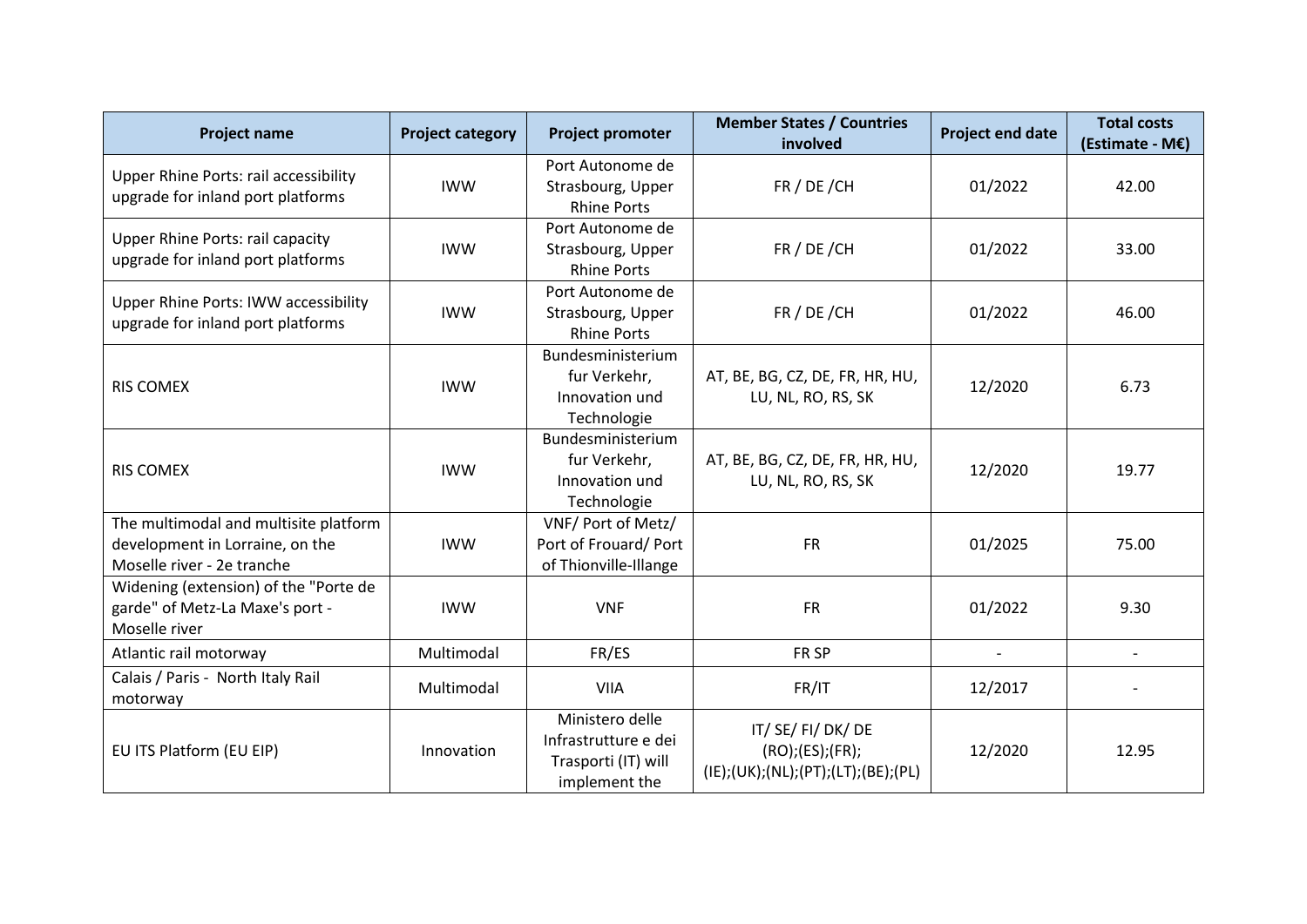| <b>Project name</b> | <b>Project category</b> | <b>Project promoter</b> | <b>Member States / Countries</b><br>involved | <b>Project end date</b> | <b>Total costs</b><br>(Estimate - M€) |
|---------------------|-------------------------|-------------------------|----------------------------------------------|-------------------------|---------------------------------------|
|                     |                         |                         |                                              |                         |                                       |
|                     |                         | project, through the    |                                              |                         |                                       |
|                     |                         | following               |                                              |                         |                                       |
|                     |                         | implementing            |                                              |                         |                                       |
|                     |                         | bodies. An MoU          |                                              |                         |                                       |
|                     |                         | between italian         |                                              |                         |                                       |
|                     |                         | partners identifies     |                                              |                         |                                       |
|                     |                         | SINA S.p.A as           |                                              |                         |                                       |
|                     |                         | technical               |                                              |                         |                                       |
|                     |                         | coordination.           |                                              |                         |                                       |
|                     |                         | Implementing bodies     |                                              |                         |                                       |
|                     |                         | $-$ SINA S.p.A,         |                                              |                         |                                       |
|                     |                         | designated by IT;       |                                              |                         |                                       |
|                     |                         | - Autovie Venete        |                                              |                         |                                       |
|                     |                         | S.p.A., designated by   |                                              |                         |                                       |
|                     |                         | IT;                     |                                              |                         |                                       |
|                     |                         | - Autostrade per        |                                              |                         |                                       |
|                     |                         | l'Italia S.p.A.,        |                                              |                         |                                       |
|                     |                         | designated by IT;       |                                              |                         |                                       |
|                     |                         | - Autostrade TECH       |                                              |                         |                                       |
|                     |                         | S.p.A, designated by    |                                              |                         |                                       |
|                     |                         | IT;                     |                                              |                         |                                       |
|                     |                         | - ANAS S.p.A,           |                                              |                         |                                       |
|                     |                         | designated by IT;       |                                              |                         |                                       |
|                     |                         | - Finnish Transport     |                                              |                         |                                       |
|                     |                         | Agency, designated      |                                              |                         |                                       |
|                     |                         | by FI;                  |                                              |                         |                                       |
|                     |                         | - Finnish Transport     |                                              |                         |                                       |
|                     |                         | Safety Agency,          |                                              |                         |                                       |
|                     |                         | designated by FI;       |                                              |                         |                                       |
|                     |                         | - National Roads        |                                              |                         |                                       |
|                     |                         | Authority - Ireland,    |                                              |                         |                                       |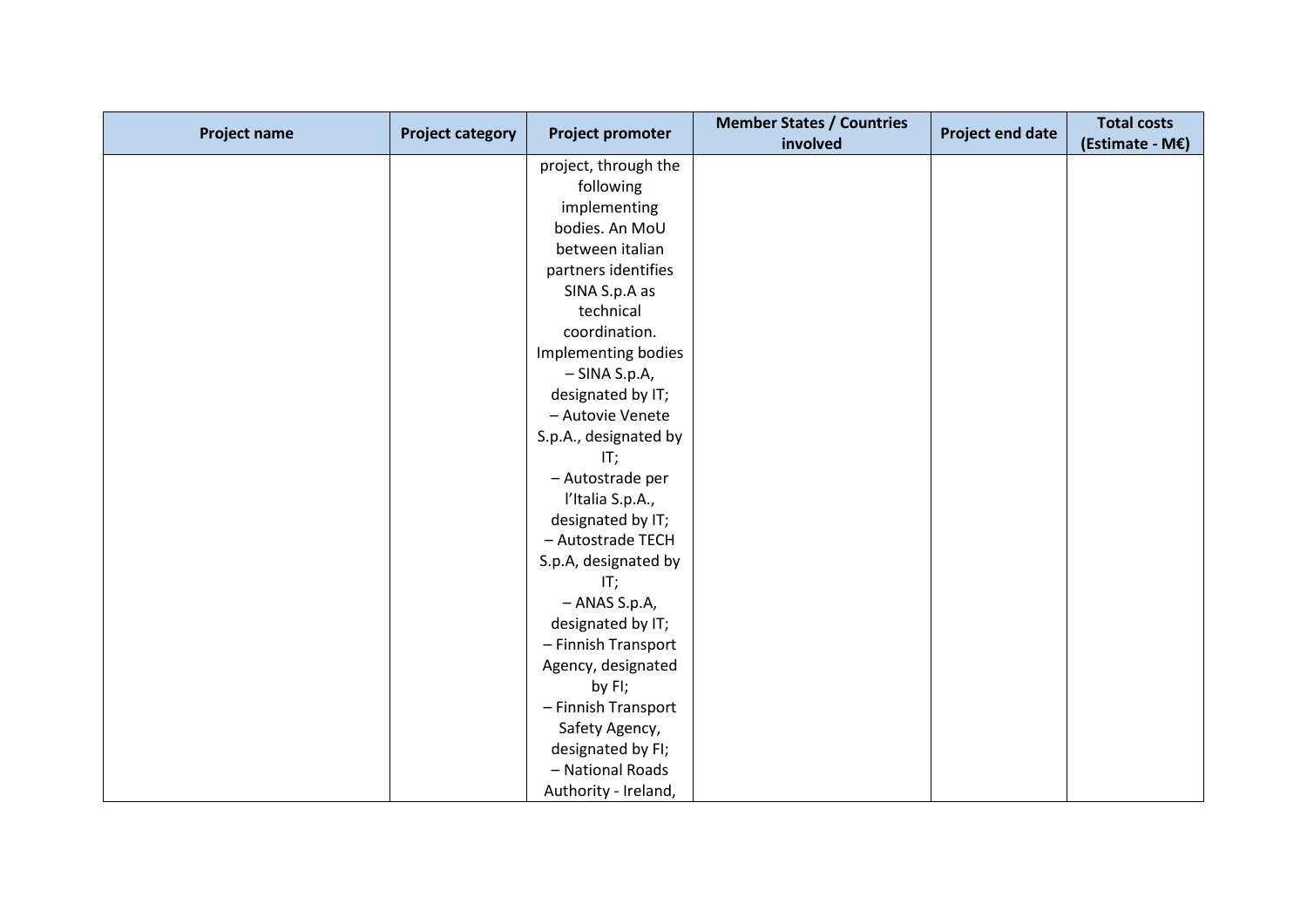| <b>Project name</b> | <b>Project category</b> | <b>Project promoter</b> | <b>Member States / Countries</b><br>involved | <b>Project end date</b> | <b>Total costs</b><br>(Estimate - M€) |
|---------------------|-------------------------|-------------------------|----------------------------------------------|-------------------------|---------------------------------------|
|                     |                         | designated by IE;       |                                              |                         |                                       |
|                     |                         | - National University   |                                              |                         |                                       |
|                     |                         | of Ireland,             |                                              |                         |                                       |
|                     |                         | Maynooth,               |                                              |                         |                                       |
|                     |                         | designated by IE;       |                                              |                         |                                       |
|                     |                         | - Highways Agency,      |                                              |                         |                                       |
|                     |                         | designated by UK;       |                                              |                         |                                       |
|                     |                         | - Transport Scotland,   |                                              |                         |                                       |
|                     |                         | designated by UK;       |                                              |                         |                                       |
|                     |                         | - Department for        |                                              |                         |                                       |
|                     |                         | Regional                |                                              |                         |                                       |
|                     |                         | Development, Roads      |                                              |                         |                                       |
|                     |                         | Service, designated     |                                              |                         |                                       |
|                     |                         | by UK;                  |                                              |                         |                                       |
|                     |                         | - Department for        |                                              |                         |                                       |
|                     |                         | Economy, Science        |                                              |                         |                                       |
|                     |                         | and Transport,          |                                              |                         |                                       |
|                     |                         | designated by UK;       |                                              |                         |                                       |
|                     |                         | - DIRECCIÓN             |                                              |                         |                                       |
|                     |                         | <b>GENERAL DE</b>       |                                              |                         |                                       |
|                     |                         | TRÁFICO, designated     |                                              |                         |                                       |
|                     |                         | by DGT;                 |                                              |                         |                                       |
|                     |                         | - Bundesanstalt für     |                                              |                         |                                       |
|                     |                         | Straßenwesen,           |                                              |                         |                                       |
|                     |                         | designated by DE;       |                                              |                         |                                       |
|                     |                         | - Oberste               |                                              |                         |                                       |
|                     |                         | Baubehörde im           |                                              |                         |                                       |
|                     |                         | Bayerischen             |                                              |                         |                                       |
|                     |                         | Staatsministerium       |                                              |                         |                                       |
|                     |                         | des Innern, für Bau     |                                              |                         |                                       |
|                     |                         | und                     |                                              |                         |                                       |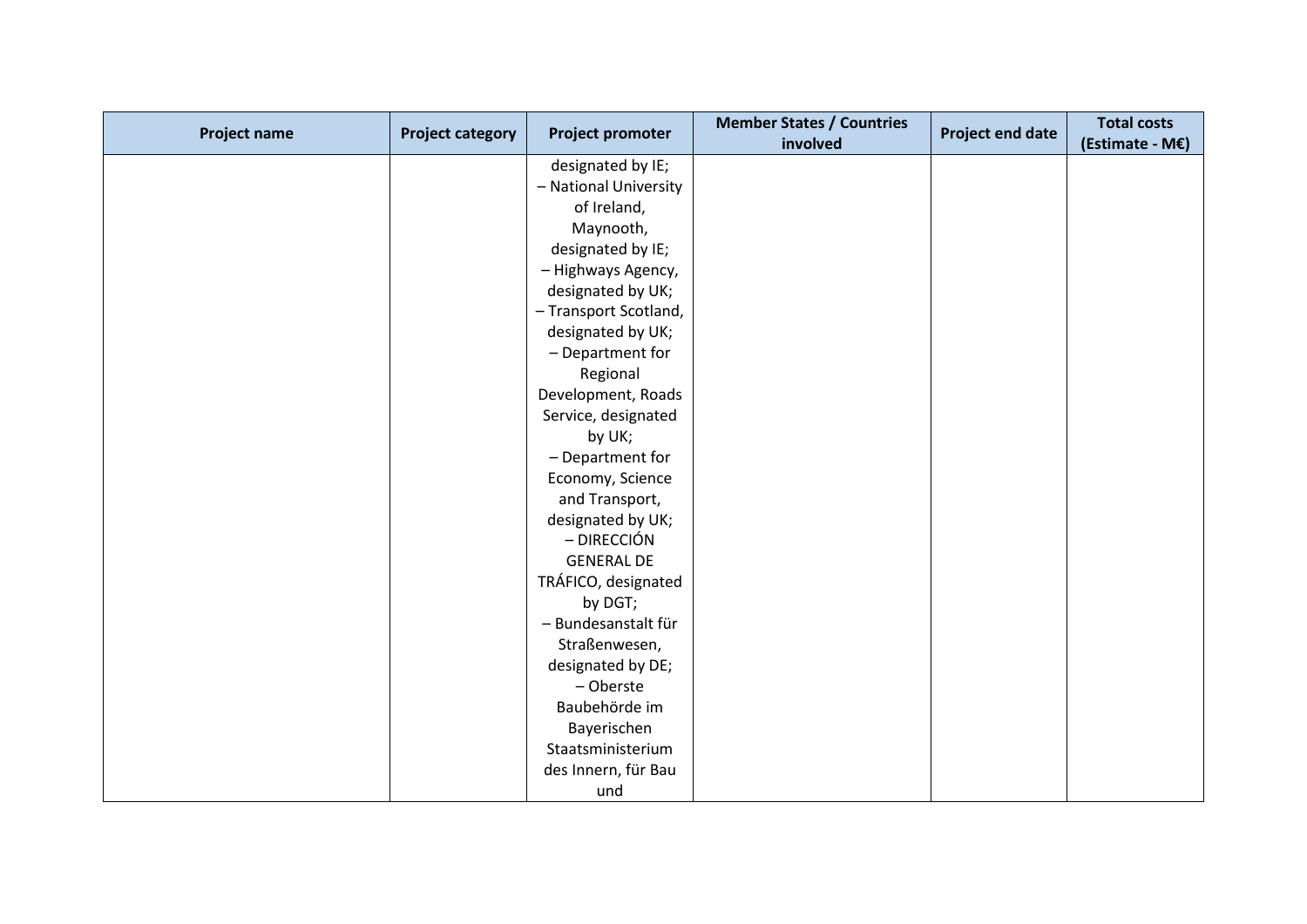| <b>Project name</b> | <b>Project category</b> | Project promoter      | <b>Member States / Countries</b> | <b>Project end date</b> | <b>Total costs</b> |
|---------------------|-------------------------|-----------------------|----------------------------------|-------------------------|--------------------|
|                     |                         |                       | involved                         |                         | (Estimate - M€)    |
|                     |                         | Verkehr, designated   |                                  |                         |                    |
|                     |                         | by DE;                |                                  |                         |                    |
|                     |                         | - Hessen Mobil,       |                                  |                         |                    |
|                     |                         | designated by DE;     |                                  |                         |                    |
|                     |                         | - Ministerium für     |                                  |                         |                    |
|                     |                         | Bauen, Wohnen,        |                                  |                         |                    |
|                     |                         | Stadtentwicklung      |                                  |                         |                    |
|                     |                         | und Verkehr des       |                                  |                         |                    |
|                     |                         | Landes                |                                  |                         |                    |
|                     |                         | Nordrhein-            |                                  |                         |                    |
|                     |                         | Westfalen,            |                                  |                         |                    |
|                     |                         | designated by DE;     |                                  |                         |                    |
|                     |                         | - Ministerium des     |                                  |                         |                    |
|                     |                         | Inneren, für Sport    |                                  |                         |                    |
|                     |                         | und Infrastruktur des |                                  |                         |                    |
|                     |                         | Landes Rheinland-     |                                  |                         |                    |
|                     |                         | Pfalz,                |                                  |                         |                    |
|                     |                         | designated by DE;     |                                  |                         |                    |
|                     |                         | - Rijkswaterstaat,    |                                  |                         |                    |
|                     |                         | designated by NL;     |                                  |                         |                    |
|                     |                         | - Instituto da        |                                  |                         |                    |
|                     |                         | Mobilidade e dos      |                                  |                         |                    |
|                     |                         | Transportes, I.P. -   |                                  |                         |                    |
|                     |                         | IMT, designated by    |                                  |                         |                    |
|                     |                         | PT;                   |                                  |                         |                    |
|                     |                         | - Armis, Sistemas de  |                                  |                         |                    |
|                     |                         | Informação, Lda.,     |                                  |                         |                    |
|                     |                         | designated by PT;     |                                  |                         |                    |
|                     |                         | - EP-ESTRADAS DE      |                                  |                         |                    |
|                     |                         | PORTUGAL, S.A.,       |                                  |                         |                    |
|                     |                         | designated by PT;     |                                  |                         |                    |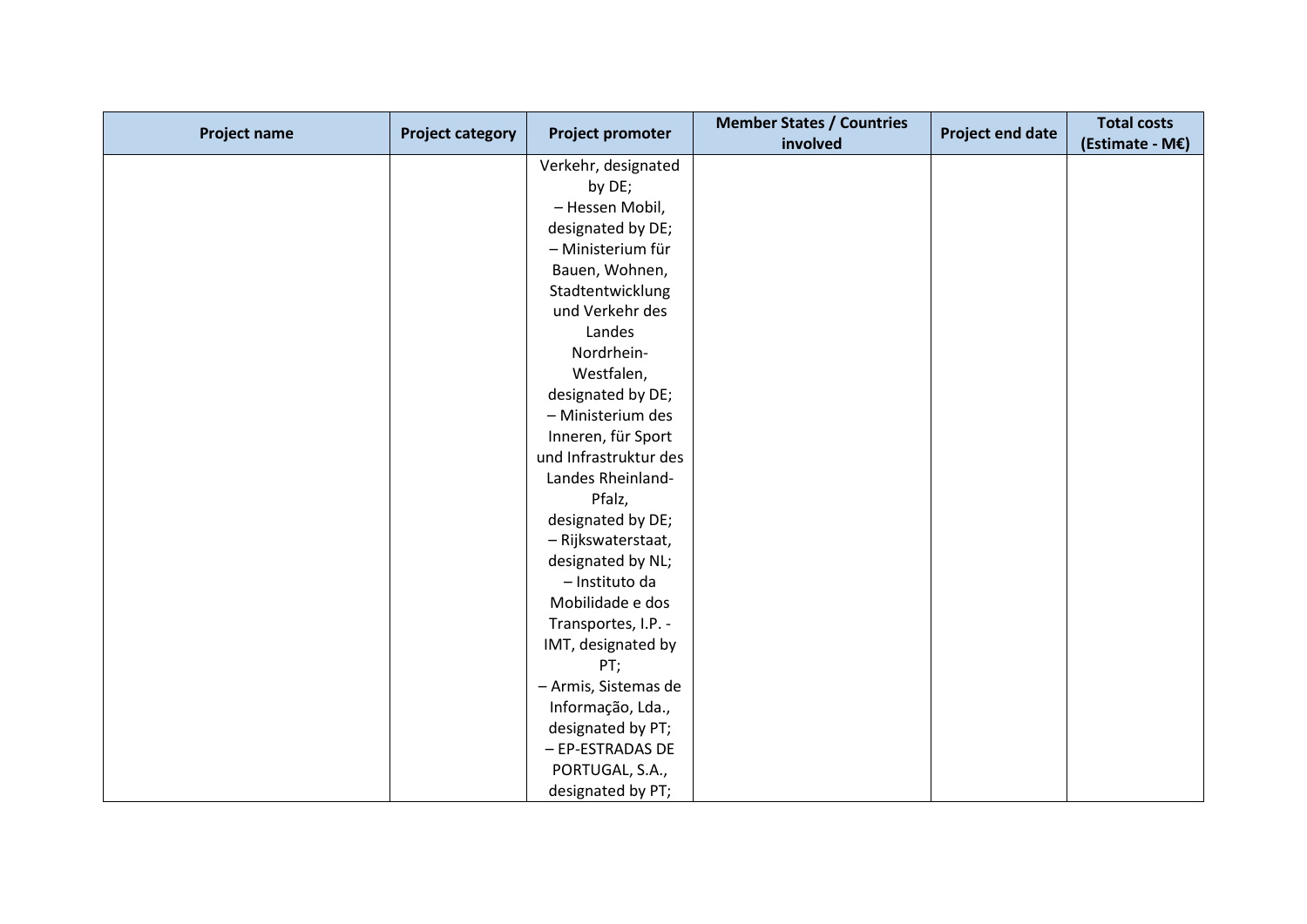| <b>Project name</b>                                                                                  | <b>Project category</b> | <b>Project promoter</b>                                                 | <b>Member States / Countries</b><br>involved | <b>Project end date</b> | <b>Total costs</b><br>(Estimate - M€) |  |
|------------------------------------------------------------------------------------------------------|-------------------------|-------------------------------------------------------------------------|----------------------------------------------|-------------------------|---------------------------------------|--|
|                                                                                                      |                         | - Afdeling<br>Verkeerscentrum,<br>designated by<br>Vlaanderen;          |                                              |                         |                                       |  |
| Preventing Incident and Accident by<br>Safer Ships on the Oceans                                     | Maritime                | Sociedad de<br>Salvamento y<br>Seguridad<br>Maritima                    | CY/GR/ES/IT/MT/PT/SW/UK                      | 12/2018                 | 1.50                                  |  |
| Coolrail - Refrigerated rail transport<br>between Spain and the Netherlands<br>using TEN-T corridors | Rail                    | <b>COMSA Rail</b><br>Transport S.A.                                     | ES/FR/BE/NL                                  | 03/2018                 | 6.48                                  |  |
| Extension of the multimodal platform<br>at the Nouveau Port de Metz                                  | Multimodal              | Port of Metz                                                            | <b>FR</b>                                    | 01/2020                 | 5.00                                  |  |
| Extension of railways on the Terminal<br>2 at the Nouveau Port de Metz                               | Multimodal              | Port of Metz                                                            | <b>FR</b>                                    | 07/2019                 | 1.50                                  |  |
| Upper Rhine Ports: pilot development<br>of an extended Upper Rhine traffic<br>management platform    | <b>IWW</b>              | Port Autonome de<br>Strasbourg, Upper<br><b>Rhine Ports</b>             | FR / DE / CH                                 | 12/2022                 | 2.00                                  |  |
| Atlantic Rail Motorway - Network<br>improvements                                                     | Rail                    | <b>SNCF RESEAU</b>                                                      | <b>FR</b>                                    | 12/2023                 | 210.00                                |  |
| <b>HORIZONTAL</b>                                                                                    |                         |                                                                         |                                              |                         |                                       |  |
| <b>Med-Atlantic Ecobonus</b>                                                                         | MoS                     | Puertos del Estado                                                      | ES / FR / IT / PT                            | 11/2017                 | 1.54                                  |  |
| <b>SILK</b>                                                                                          | MoS                     | FONASBA/ECASBA                                                          | UK, FR, ES, GR, HR, ML, PT                   | 09/2019                 | 1.14                                  |  |
| Motorways of the SeaOnthemosway<br>2020 - The MoS Knowledge Transfer<br>Tool                         | MoS                     | Centre Internacional<br>de Metodes<br>Numerics en<br>Enginyeria - CIMNE | ES / FR / PT / GB                            |                         | 2.15                                  |  |
| Joint Application for PDP Imple-<br>mentation - Cluster 3                                            | Airport                 | ENAV S.p.A.                                                             |                                              |                         |                                       |  |